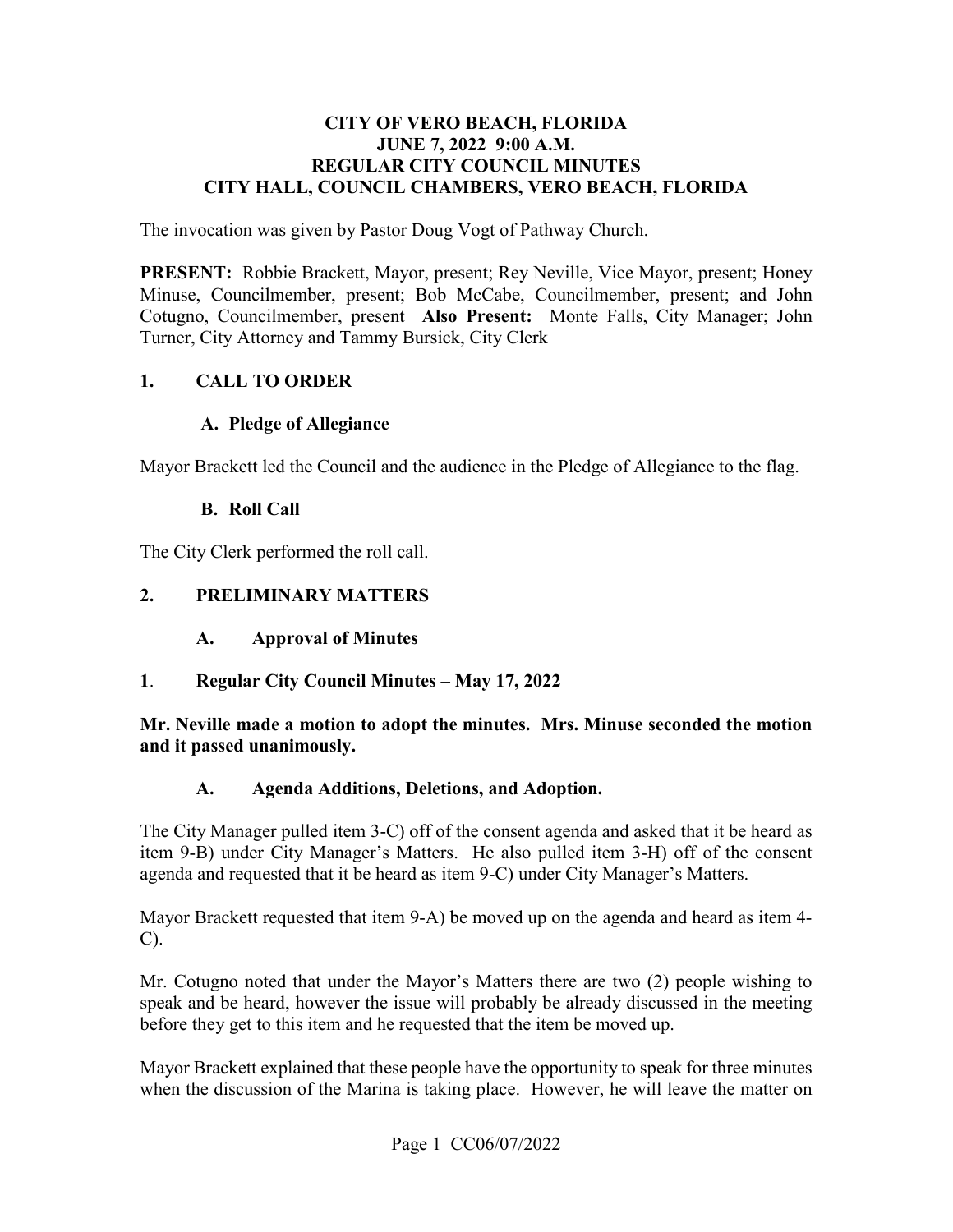the agenda and give those people the opportunity to speak under his matters if they still would like to.

 Matters and asking for direction in those matters. The City Attorney stated that he would be discussing two items under his City Attorney's

### **Mr. McCabe made a motion to adopt the agenda as amended. Vice Mayor Neville seconded the motion and it passed unanimously.**

# **B. Proclamations and recognitions by Council.**

# **1) Alzheimer's & Brain Awareness Month – June 2022**

Mr. Cotugno read the Proclamation.

# **2) Code Enforcement Officers' Appreciation Week – June 6-10, 2022**

Mrs. Minuse read and presented the Proclamation.

# **3) National Dump the Pump Day – June 16, 2022**

Vice Mayor Neville read and presented the Proclamation.

- **3. CONSENT AGENDA** (include amount of expense)
	- **A) Award of Bid 160-22 International Dioxcide, Inc. CS-15 Sodium Chlorite E.P.A. Registered Solution Annual Supply contract estimated annual not-toexceed expenditure (\$75,000)**
	- **B) Royal Park Drainage Pipe Lining (Cost [\\$167,235.25](https://167,235.25)) Task Order No. 2 to Contract No. 85-2021 PW Project No. 2020-18**
	- **C) Approval of Agreement for Reimbursement of Costs for Stormwater Utility non-ad valorem assessments between the City of Vero Beach and the Indian River County Tax Collector (\$24,353)**

This item was pulled off of the consent agenda.

- **D) 16-inch Stormwater Main Support Services and Permitting Bee Gum Point to Fred R. Tuerk Drive – Sections 36-41 Change Order 1 to Work Order 7 CHA Consulting, Inc. not-to-exceed expenditure (\$18,500)**
- **E) School Resource Officer Agreements**
- **F) Lease of Seaside Grill Concession at Jaycee Park between the City of Vero Beach and GC Ventures FL, LLC**
- **G) Change Order #3 for Hanson Professional Services for project titled construct ramp (FDOT #437981) ([\\$37,600.00](https://37,600.00))**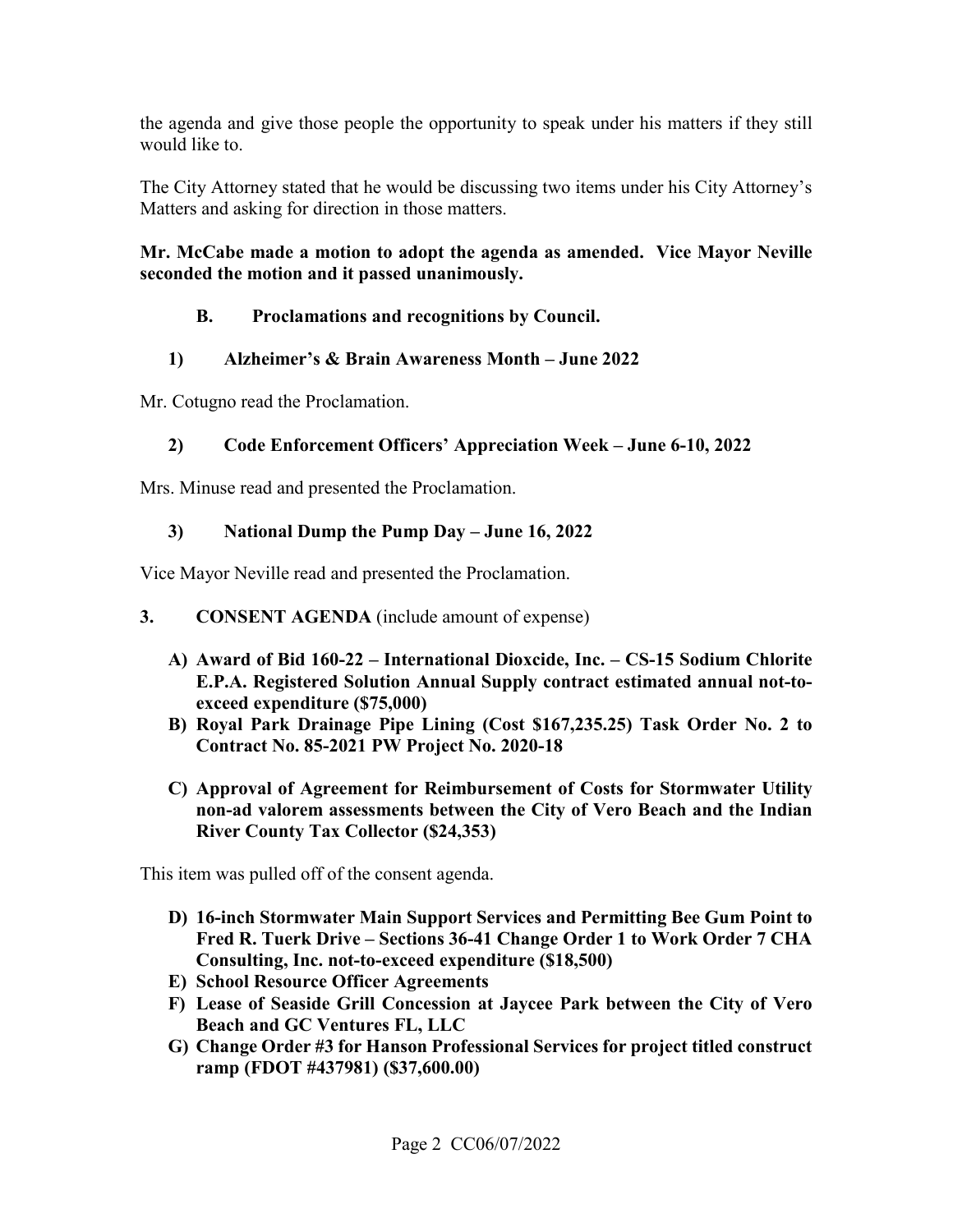#### **H) Stormwater Master Plan Master Agreement Contract No. 136-2022 Work Order No. 1 to Contract No. 136-2022 (\$249,770) PW Project No. 2021-17**

This item was pulled off of the consent agenda and will be heard under the City Manager's Matters as item 9-C).

# **I) Vero Beach Police Benevolent Association Lease Agreement**

 **and 3-H were pulled to be discussed under the City Manager's Matters). Mr. McCabe Mrs. Minuse made a motion to approve the consent agenda as amended (items 3-C seconded the motion and it passed unanimously.** 

 Mr. Ken Daige noted that Council pulled two (2) items off of the consent agenda and asked Matters. if the public would be allowed to speak on them when they come up under City Manager's

Mayor Brackett said if there is a motion made then he will ask if anyone from the public would like to be heard.

# **The motion passed unanimously.**

# **4. PUBLIC HEARINGS**

# **A) ORDINANCES**

**1) An Ordinance of the City of Vero Beach, Florida, Amending Chapter 78, Article V of the City of Vero Beach Code of Ordinances relating to the Creation of a Stormwater Utility and the Imposition and Collection of Stormwater Assessments; Amending Section 78-301 Providing Definitions; Amending Section 78-303 Providing General Findings; Amending Section 78-306 Providing Legislative Declarations of Special Benefit; Amending Section 78-307 Providing for the Imposition of Stormwater Service Assessments; Amending Section 78-309 Providing for the Adoption of Initial Stormwater Assessment Resolution; Providing the Correction of Scrivener's Errors, for Severability, for Codification, and for an Effective Date. – Requested by the City Council** 

The City Clerk read the Ordinance by title only.

 Ms. Lawson to have the attorney's go over the changes that were made for full disclosure. Mr. Falls reported that there were a few small changes made in the Ordinance. He asked

Ms. Cindy Lawson, Finance Director, reported that the City added the Firm of Nabors, Goblin and Nickerson to the stormwater team and Ms. Heather Encinosa and Mr. Evan Rosenthal of Nabors, Goblin and Nickerson are in attendance today via GoToMeeting to answer any questions of the Council. She reported that the City adopted this Ordinance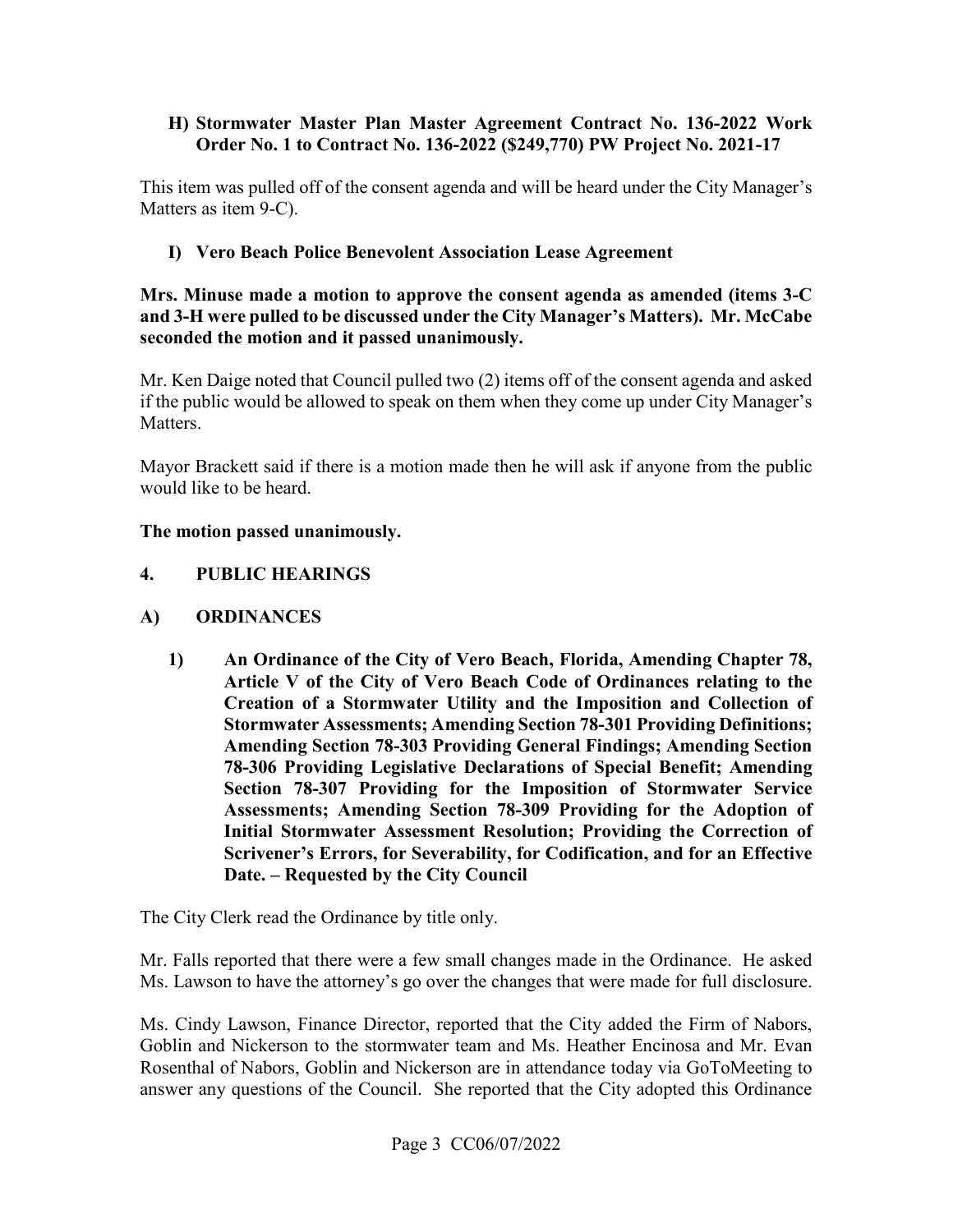made. last year, but when the firm came on board they saw changes that they felt needed to be

up some of the legislative findings, but aside from that the amendments were fairly minor. Ms. Heather Encinosa, of Nabors, Goblin and Nickerson, went over the changes to the Ordinance with the City Council. She said the majority of the changes were to remove the definition of "developed" property and refer it to "assessed" property. They also beefed The Ordinance does not contain rates or include any of the hard coated methodology. They recommend City Council approval of the Ordinance amendments.

#### **Mrs. Minuse made a motion to approve the Ordinance. Vice Mayor Neville seconded the motion.**

Mayor Brackett opened the public hearing at 9:33 a.m.

 property and now they were adding "assessed" property. He asked can they give some examples of assessed property that is not developed that would be used for stormwater. Mr. Peter Robinson said it was reported that the Ordinance originally had "developed"

Ms. Encinosa said when the initial assessment Resolution is discussed (next item on today's agenda), it would still be limited to developed property. She explained it is only contemplated at this time for developed property to be assessed for stormwater. However, there are more complicated and advanced methodology out there, but they are not talking about that at this time.

Mr. Robinson felt that they should leave it at developed properties and they could always add assessed properties. He said that he would leave the Ordinance as it is. He did not think that they should do this at all.

 Mr. Ken Daige said that he has been following this process since it began. He said that he has not liked the process as it has been unfolding. He asked that they vote no. He said promises were made to save the Lagoon and this is not the best process.

exemption. It is an increase in taxes and that is all it is. Mr. Joseph Guffanti said this is nothing but a runaround to circumvent the homestead

Mayor Brackett asked is this amendment necessary at this point in time.

exemption. It is an increase in taxes and that is all it is.<br>Mayor Brackett asked is this amendment necessary at this point in time.<br>Ms. Lawson answered yes. She explained that there is more than just the assessed versus be heard on today's agenda is what sets the methodology the rates, who they are going to developed properties. There are also additions to the legislative findings. She noted that the Ordinance is merely the framework. The Initial Assessment Resolution that is next to assess and why. She agrees with the changes that were suggested as a framework for flexibility within the stormwater assessment program. She suggested that the City Council adopt the Ordinance as presented.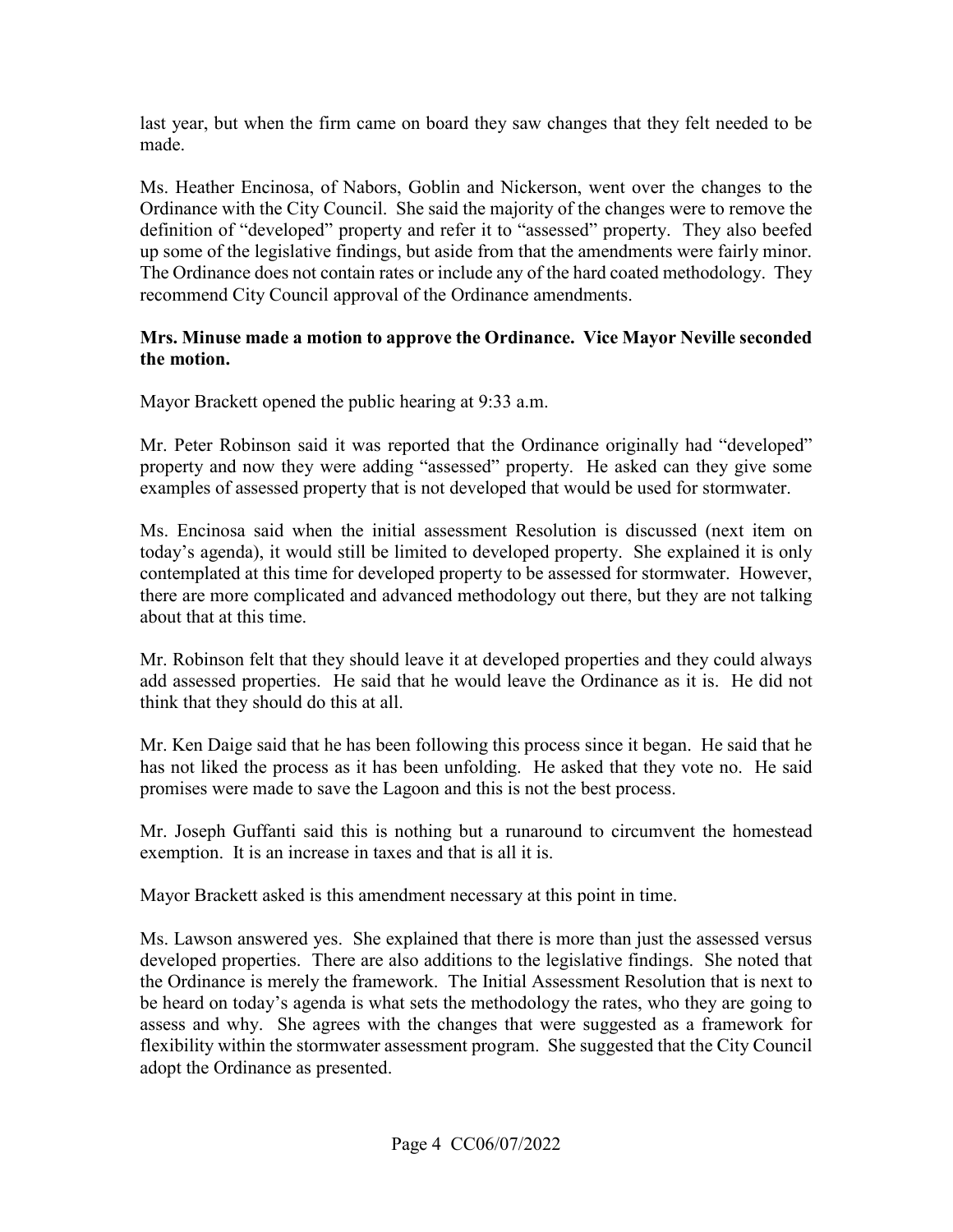meetings there is an exceeding amount of commentary regarding actual backup as to the of water she blows up the pipes. She said the City was supposed to start repairing this in and then she is going to be taxed more. She said that she can't have a surface that would Mrs. Brooke Malone said according to a variety of minutes of the Utilities Commission plan. She said the plan is her concern. She asked what the plan is moving forward. She said that she does not have a problem with taxes if they have a plan and there is no clear cut plan. She said that she was forced to update her sewer at her business and connect to infrastructure that is almost 100-years old. Every time that she dumps exceeding amounts 2019. It is now 2022 and there are still situations that are still not being addressed. She said that she is now being asked to expand the commercial parking of her business and she is surrounded by counties that have built permeable and environmentally friendly parking, none of which are allowed in Indian River County. She is being forced to pave her parking help filter out the water naturally, but she is going to have to put down asphalt. These are not forward thinking things. Other counties have these solutions in their plans and the City of Vero Beach does not. She asked that the City Council puts a plan together and that they vote no to this Ordinance.

 Vice Mayor Neville thought that the Public Work's Director could permit other surfaces than asphalt.

 Mrs. Malone said there is one (1) surface that would be appropriate for a driveway, which large commercial or industrial property. are permeable paver stones and they have to be maintained. They are not appropriate for

Vice Mayor Neville said the Public Work's Director would evaluate her situation and if he supports it then he could allow her to do that.

 surfaces that could be approved. Mr. Monte Falls, City Manager, explained that the City does have options for permeable

Mr. Cotugno said this is going to be discussed later in today's meeting under the Stormwater Master Plan.

Mayor Brackett said that he has met several times with Mrs. Malone and she is correct in some regards that they force people to pave and then penalize them for it. He said they are putting the cart before the horse and they need to think about this.

Vice Mayor Neville questioned couldn't she use a permeable surface.

Mayor Brackett said that he was told there were several people who were not allowed according to the City's Code. He said they don't consider pavers permeable.

Vice Mayor Neville thought that they would be a little more liberal with permitting this.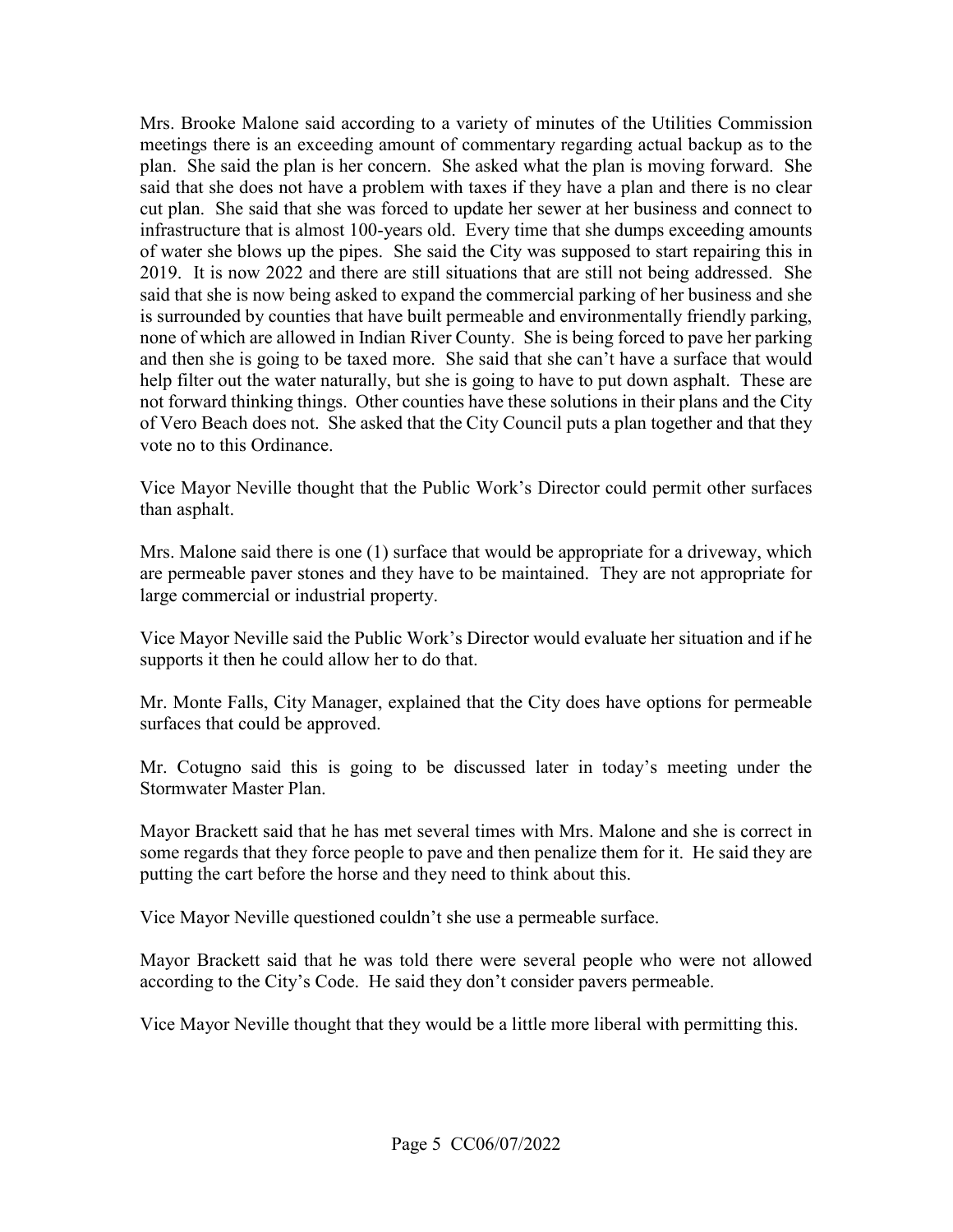surfaces for daily use and certain surfaces for infrequent use. The frequent uses have to Mr. Falls explained that under their site plan requirements they need to have certain be some type of hard surface, which could be permeable pavers.

 Plan concept at this time even though it is listed to be discussed later on in today's agenda. Mr. Cotugno said by bringing this up at this point, they should be discussing the Master

Mayor Brackett said if this is voted down they won't be discussing the Master Plan concept.

Mr. Falls explained that they did this in order to allow the consultant the opportunity to be here because he was not available first thing this morning.

it a little bit later. Mr. McCabe questioned if he could make a motion to table this for the time being and hear

it a little bit later.<br>Vice Mayor Neville said this is a modification to an existing Ordinance. If they didn't vote on it or they tabled it then the underlying Ordinance still prevails.

 Mr. Falls said that is correct, however this Ordinance has some modifications that has some implications other than the developed property at the assessed property issue.

Mr. McCabe said that he was suggesting that they table this item until later in today's meeting.

 Ordinance should stand. He felt the differentiation between developed property and material. Vice Mayor Neville thought the more important components of the modifications to this assessed property they could do at any time if they felt compelled to do it. He didn't see them dealing with trying to course out hard surfaces any time soon. His preference would be to leave in "developed" property, but to continue with the other changes that were more

Ms. Encinosa reported that the restriction to only assessing developed property is included in the Resolution that is next listed next on today's agenda. She explained that they would be adopting that in the initial assessment Resolution rather than the Ordinance. This Ordinance just makes those clean ups, but also contains important revisions to the special benefit section and some of the findings that are needed. They recommend going forward with this Ordinance as drafted. She explained that making these revisions does not automatically assess developed properties because it is included in the assessment Resolution.

#### **Mrs. Minuse made a motion that based upon the advice of the Attorney that they proceed with this. Vice Mayor Neville seconded the motion.**

Mayor Brackett closed the public hearing at 9:50 a.m., with no one else wishing to be heard.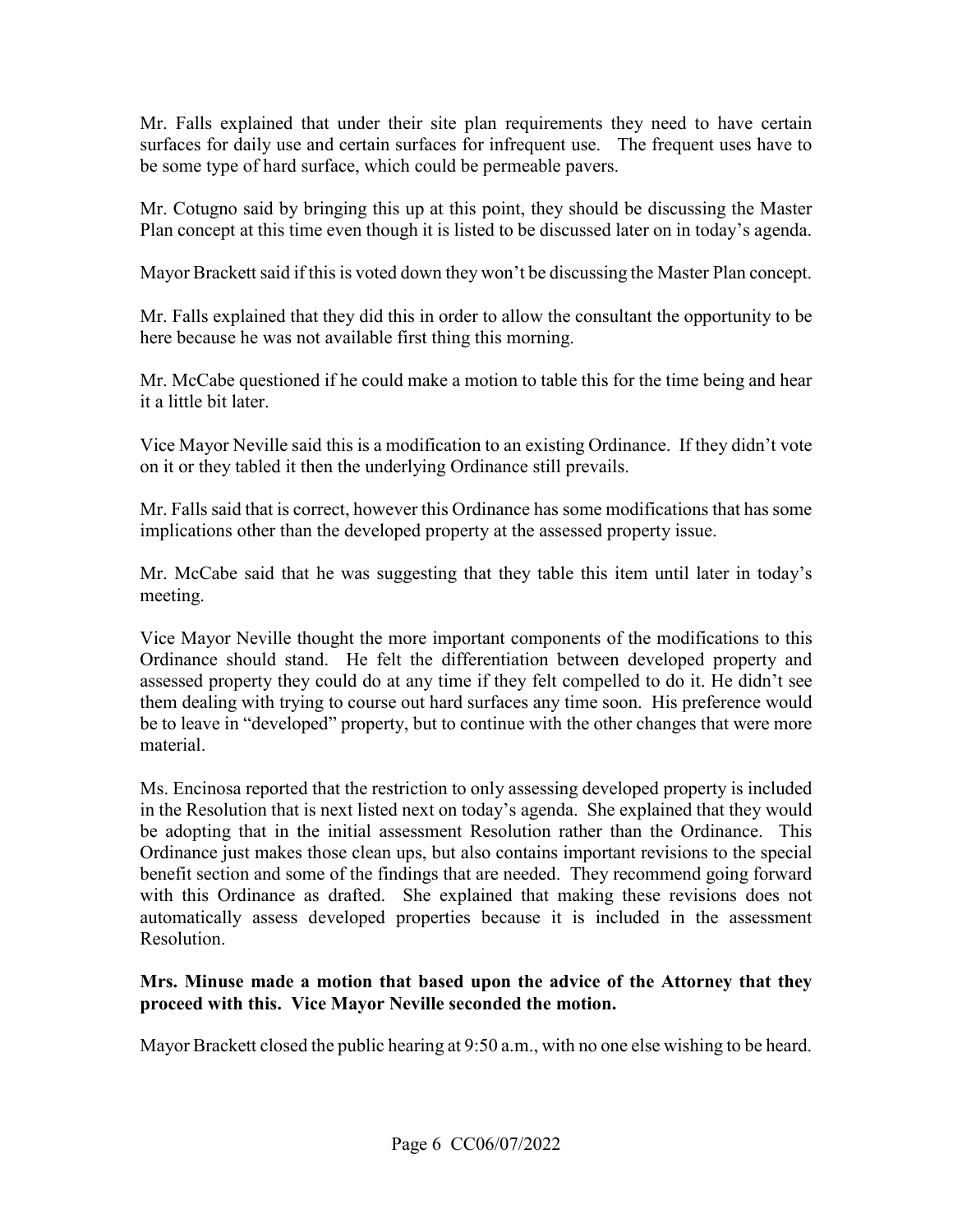**Mr. McCabe yes, Mrs. Minuse yes, Vice Mayor Neville yes, and Mayor Brackett no. The Clerk polled the Council and the motion passed 3-2 with Mr. Cotugno voting no,** 

#### **B) RESOLUTIONS**

**1) A Resolution of the City of Vero Beach, Florida, relating to the Provision of Stormwater Management Services within the City; Estimating the Cost of Stormwater Management Service provided by the City's Stormwater Utility; Determining that certain Real Property will be benefited thereby; Establishing the Method of Assessing the Cost of Stormwater Management Services against the Real Property that will be benefited thereby; Directing the Stormwater Utility Director to prepare or direct the preparation of the initial Stormwater Assessment Roll based upon the methodology set forth herein; Establishing a Public Hearing for the Proposed Stormwater Service Assessments and Directing the Provision of Notice in connection therewith; Providing for Severability; and Providing an Effective Date. – Requested by the City Council** 

The City Clerk read the Resolution by title only.

 property owners. He urged the City Council if they were going to move forward that this is the time. Mr. Falls explained that this Resolution is adopting the methodology and sending out the preliminary assessment roll to all the affected properties. It is not the final step. The final version would come before the City Council in July. This would trigger notifying all

Mrs. Minuse reported that the Florida Statutes specifically authorizes and encourages local governments to have a stormwater utility.

Vice Mayor Neville said there are advantages to having a stormwater utility and one of them is since having no source of revenue the State is more willing to provide grants. The other advantage is that people who are building homes are well aware of non-permeable surfaces that would impact their structure and the cost to them would be less. Also, it is inherently fair because everyone participates and they participate in the scale of the property that they own. He felt that this was the right thing to do.

#### **Vice Mayor Neville made a motion for approval. Mr. McCabe seconded the motion.**

 Mayor Brackett said that he realizes the State encourages this, however he really likes "home rule" and they make the decisions on what is best for this community. He felt that they were going into an uncharted area in poor times. He said inflation is running rampant, people are hurting and we are going to tax them and he doesn't agree with that. He felt that they needed to think long and hard about this. He said \$155,000 of this comes from the City so when they take \$155,000 that they have to pay to themselves, the people are paying for their own home and now they would be paying for the City's part. He didn't think this was fair. He said they have rules and regulations in place that require them to do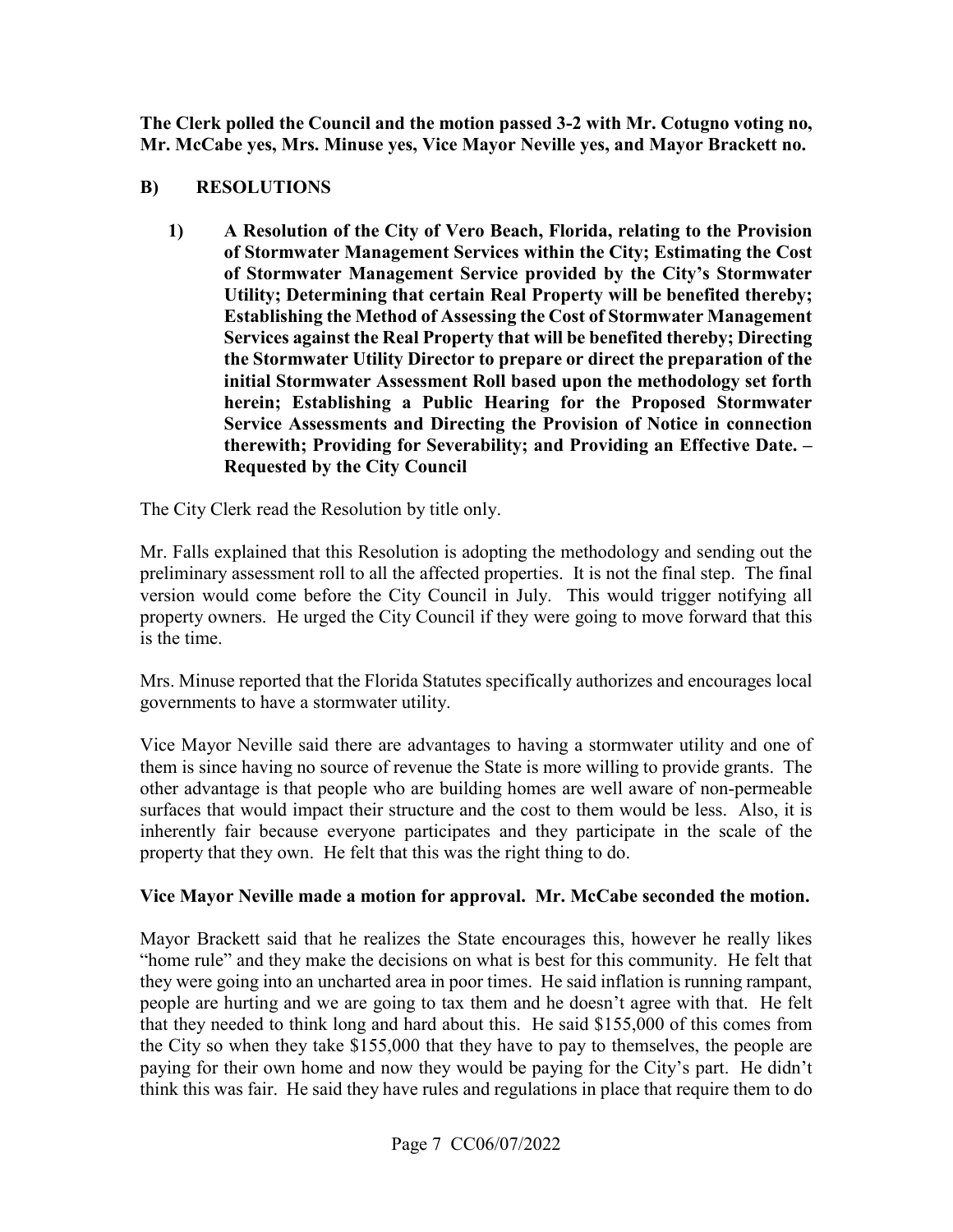certain things. He felt that they needed to take a long hard look at this before they get into this business.

 Vice Mayor Neville asked that staff explore alternative paving options. He said there is could correct the problem they have at the Airport with the clay piping. He felt that they non-asphalt paving materials that water can percolate through. He felt that they needed to vigorously examine this. They are all talking about trying to save the Lagoon and there are two issues. They have the stormwater, which they are currently addressing and they have the septic tank issue. He said the septic tanks need to be converted to the STEP System. He encouraged people who have the resources that they convert their septic systems to the STEP System. He said this is a real problem and it needs to be addressed and one component is to have a stormwater utility that has a constant flow of funds so they needed to move forward on this.

 to be enough money. He felt that they needed to get creative and do things in a different way. Mayor Brackett said they have done a lot and they will continue to do a lot, but this type of money does not solve the problem. What solves the problem is being creative. He said the City is the only government body in the County that has met their 2020/2030 goals in the State for the Total Maximum Daily Load (TMDL). He said they have gone a long way in working hard in being creative and doing the right things for stormwater. But, what is going to happen with this tax is that it is going to keep going up because there is not going

 waterbody. It is not safe for swimming or fishing and that has been declared by the Mrs. Minuse said these are fees that are going to be charged as opposed to being a tax. She is very concerned about the Lagoon. At this point in time, the Lagoon is an impaired Department of Environmental Protection (DEP). She said they have a responsibility to the people. She did not see another way around it other than having a shared responsibility.

 Mr. Cotugno said that he has listened to both sides of this. He said the Lagoon is an not a plan. They are asking a lot of their constituents to trust in the fact that there is going impaired waterway and it has to be addressed. One issue they face is that they don't plan for the future. Planning for the future now is the stormwater utility. His concern is that he doesn't see a plan. He does not have an issue with a stormwater utility. He has an issue with the fact that they don't have a plan. He felt that they were putting the cart before the horse. He said this plan has to be addressed. He questioned how they could measure if they are successful or not without a plan. He thought last year the City Council approved \$500,000 to go into the stormwater utility for a plan and now here they are and there is still to be an executable plan that has measurable deliverables. He would like to discuss a plan before they discuss this and then he would feel more comfortable in talking with their constituents.

 Master Plan. They submitted an RFP last year and received two (2) responses. He said Vice Mayor Neville stated that the amount was \$250,000, which was directed towards the the price is determined following the selection of a vendor and in this case the price the vendor came back with was high and staff has been working with them in trying to modify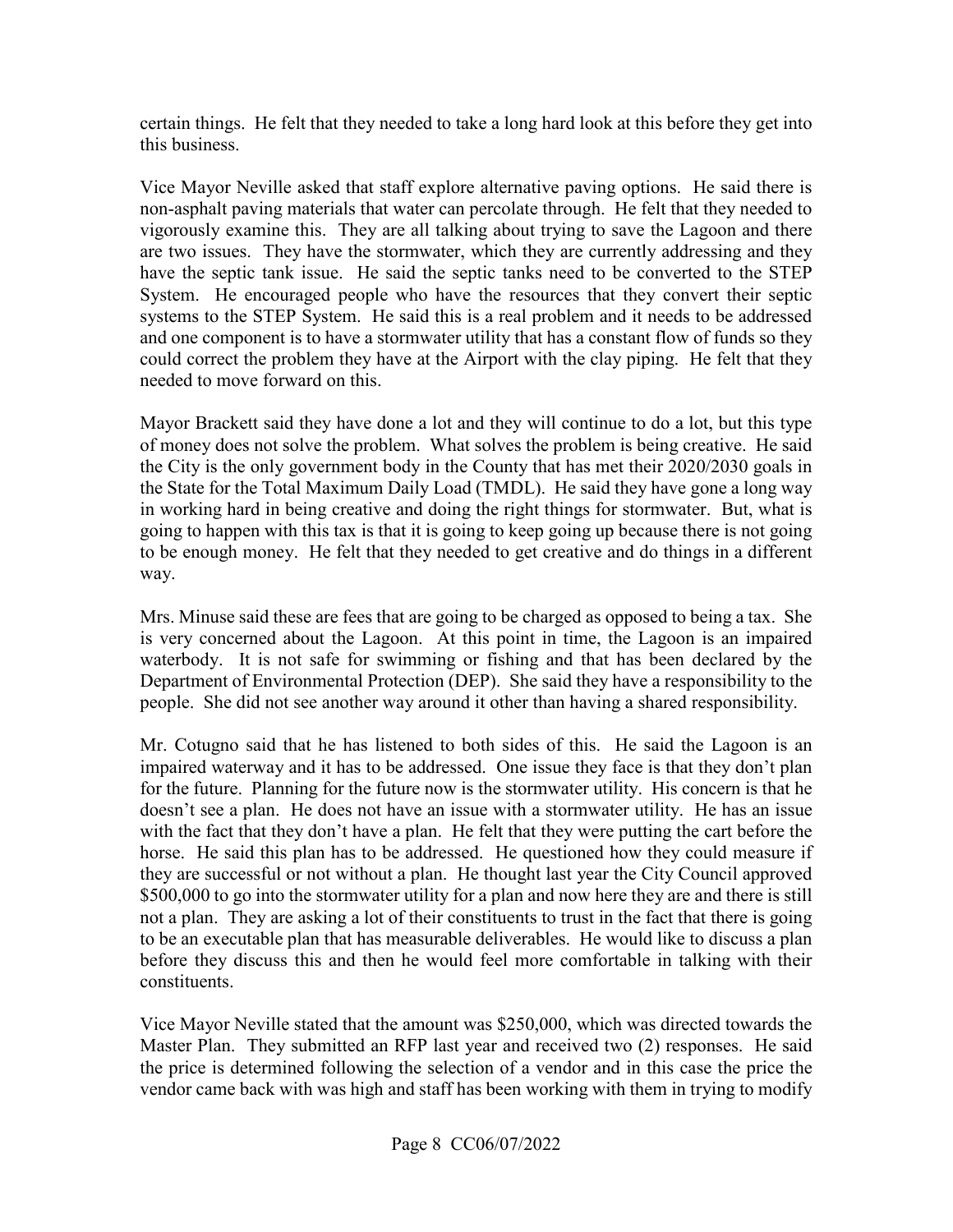their proposal. He thought that they came to a resolution last month and now they are going to divide it into parts, which is appealing to him. He said they do have several projects that are needed and the City does have a plan to do the work, but they didn't have the funds.

 Mr. Falls said they do have a plan in that was the premise for the stormwater utility and it is in their Five-Year Capital Program. He noted that there were two (2) components to Five-Year Capital Program was built around is maintenance of the existing system and that charge would be. So they do have a plan for stormwater projects. What they were hoping Airport and the other two were in the pipe treatments at Sexton Plaza and Jaycee Park. Airport and the other two were in the pipe treatments at Sexton Plaza and Jaycee Park. Those are the three (3) water quality projects that are anticipated in the first phase of the stormwater management, water quality and water quantity. Most of their projects that the was the basis in the methodology to determine what the Equivalent Residential Unit (ERU) to come to with the Master Plan was an overall plan for overall water quality projects within the City that they could focus on and there were three (3) that are in the first phase of the project. One was to have a large exfiltration system that would be underground at the Stormwater Management Plan.

Mr. Cotugno questioned have they published that plan.

 Mr. McCabe agreed with the comments made today. They are ahead of the game and they forward with permeable paving. He also didn't agree with the concept that you would only get credit if they have the 100-year storm. He said that was absurd. If they want to encourage people to put in permeable pavers they can't put in a standard that is are a leader on what they are doing with stormwater and in what they have contributed to in cleaning up the Lagoon. He said that he is very frustrated because they have not moved unachievable. He said that they cannot continue to kick the can down the road. They need to move forward.

 Mayor Brackett said this is a tax. It is not a fee. A fee is something that he could opt out of and this is not something that he could opt out of.

#### **Mr. McCabe made a motion to adopt the Resolution. Mrs. Minuse seconded the motion.**

Mayor Brackett opened the public hearing at 10:07 a.m.

 from. The majority is coming from the lake and runoff from groves, etc. He said that he was told this from someone who worked for the DEP. He said all this is about septic systems and is nothing but nonsense. It would do nothing to clean up the Lagoon. What as the pesticides people are using in their yards. Mr. Joseph Guffanti said this is a tax and not a fee. He said this whole thing is regarding saving the Lagoon. However, everyone in the DEP knows where the pollution is coming they should be addressing is what the rain is picking up and putting into the Lagoon, such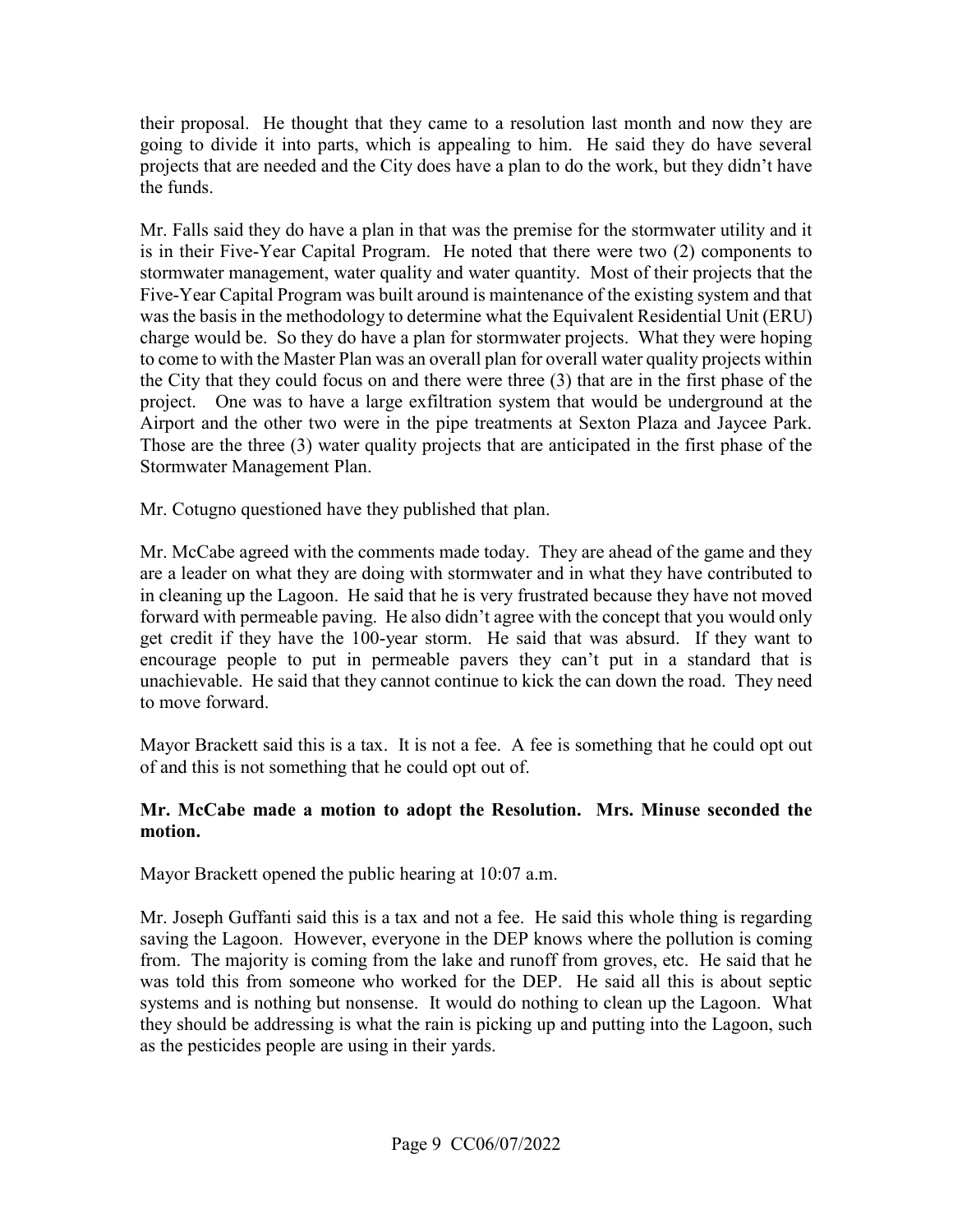Mrs. Brooke Malone said that she pays a lot of ad valorem taxes every year. Her voice is company to advocate for the health and the wellness of their water. The DEP is getting problems are much larger than what the City is trying to address. She said they already have a plan in place that is years and years old. She said to tackle those before they assess new ones. She said the pollution in this area is directly coming from the streets and the they are getting funds. She said they do have an assessment, but they are utilizing important and this Lagoon is important. She said that she uses most of her time using her most of their data from the Ocean Research and Conservation Association (ORCA) and we are the worst. We are not the leaders in this State. We are close to the bottom in trying to solve these issues. She said there are States that are currently outlawing fertilizers. They are not allowing it. She said it is a big contributor, but our sewer and infrastructure canals. She agrees that stormwater needs help, but they don't have a plan. She said they are behind. She stated that the City of St. Augustine has a stormwater resilience plan and information on what other communities are doing. She said the City is not following the leadership of successful communities. She said they need to start with the planning and zoning laws. Taxing them without a plan is not the way to do this.

 City is going to be able to do with the utility is they could tap into those resources. He noted that they do need to have their Master Plan completed in order to do it, but that is Vice Mayor Neville said in one of the State Senator's weekly emails, she (Senator Mayfield) identified the amount of money that went to Brevard County and Indian River County. He reported that \$68 million from the State went to Brevard County and \$3 million went to Indian River County to be used for environmental issues. He said one (1) thing the their goal and what they are trying to march towards.

Mayor Brackett noted that Brevard County charges a half cent sales tax called the Lagoon tax. He said the City can't do that because it has to be done at the county level.

 Vice Mayor Neville said the basis on which the State would provide them the money was the fact that they have the constant source of revenue.

 so they don't have the room that Brevard County has. Mr. Falls thought that the County has already used up all their discretionary sales tax room

 stormwater fees. He said it is not a fair assessment for his property. He said this is it is almost impossible to challenge the assessment if they don't agree with it. He said the go on the tax bill and people can't just pick and choose what they want to pay on their tax Lagoon. The things that they want to do all sounds good, but there has been no water Mr. Ken Daige said this situation has been going on for a number of years with these structured as a fee schedule, which is why the City has these specialized attorneys. He said letters would not be on a TRIM notice so it could get past a lot of people. He said it would bill. He knows they are all concerned about the Lagoon. He is also concerned about the sampling or testing on the water that goes through the outfalls. He questioned how they were going to treat it and what they were going to do with it. He said a lot of the City's infrastructure has not been fixed over the years because previous City Councils had other things that they were doing so the money was diverted. He said they could have taken the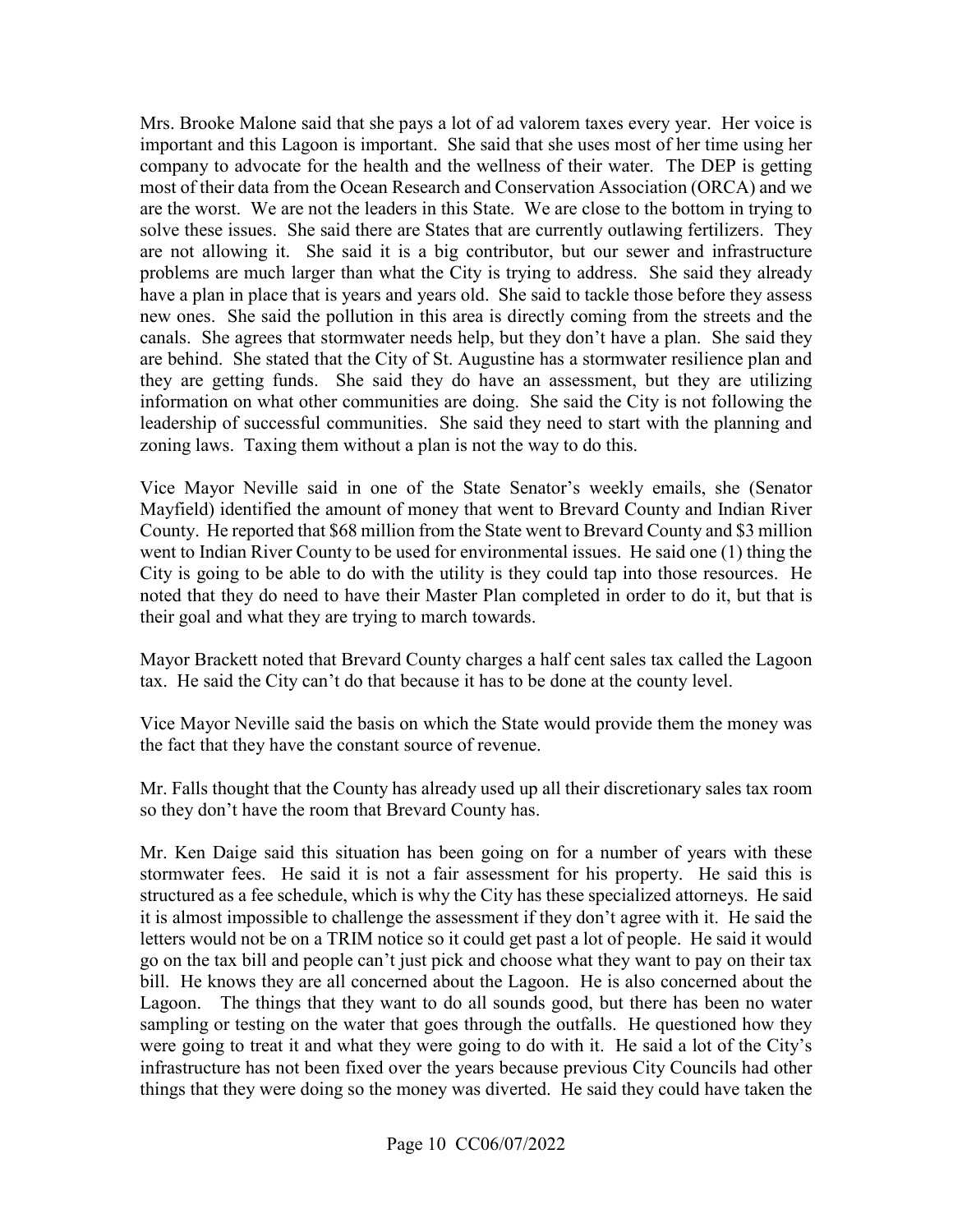money that has been spent on this process over the years and designated it so they could projects would not qualify at the State level. He said a lot of this sounds really good, but have started to receive grants. He said at their last meeting it was stated that a lot of their it was not going to do anything. The amount of money that has to be spent on this down the road is horrendous. He said don't mix sewer projects with stormwater projects. They are not going to receive money from the State to fix sewers and broken pipes. Sewer problems is a different issue. Going forward this City, County, and the Nation is going to be faced with hard economic times and the people are going to have to pay these fees on government buildings. He asked the City Council to please vote no. This fee will not help clean the Lagoon of pollutants. He said this is not the best process.

 which is that they are losing the Lagoon. He said the City has done what the County and recalibrate the speedometer. The City set the baseline and all the investment of time and effort they did with the Deep Inject Well, etc., if they get their way would be for "not." being insufficient. It was a best effort at the time, but it turns out that it is not working. He something they are not going to do anything else. He said the City and the County has a and do it. He said they have been talking about this long enough. It is time to do this. Mr. Mike Johansen said this has been a long road. He felt that they all agreed on one thing, the State has asked them to do in spades. They have done an excellent job of complying and now they are supporting the City in their efforts to not have the State or the County to However, the Basin Management Action Plan (BMAP) has been declared by scientists as did not think that they should sit back and say until the rest of the guys start doing Fertilizer Ordinance where no fertilizing is to be done from June  $1<sup>st</sup>$  through September  $30<sup>th</sup>$ . What they don't have is compliance. He said they have to start somewhere and he thinks the City is doing a great job. He felt for \$5.00 a month they all could get behind it

Mayor Brackett closed the public hearing at 10:24 a.m., with no one else wishing to be heard.

#### **The motion passed 4-1 with Mr. Cotugno voting yes, Mr. McCabe yes, Mrs. Minuse yes, Vice Mayor Neville yes, and Mayor Brackett no.**

The City Council took a break at 10:24 a.m.

Mayor Brackett called the meeting back to order at 10:36 a.m.

# **C) Moved Up on the Agenda – South Complex Dry Storage Building**

 Mr. Falls gave the background of the South Complex Dry Storage building. He said that received. Since there were no proposals for the office building, three (3) sizes of the proposed dry storage building were presented to the City Council at their budget hearing the Marina Master Plan was recommended by the Marine Commission on May 30, 2019, with the maximum concept as their preferred choice. For State permitting purposes, the City Council directed staff to pursue the Marina Master Plan with the maximum number of boats on March 17, 2020. On April 30, 2020, the City issued a Request for Proposal (RFP) to lease the office building (Waddell building). However, no responses were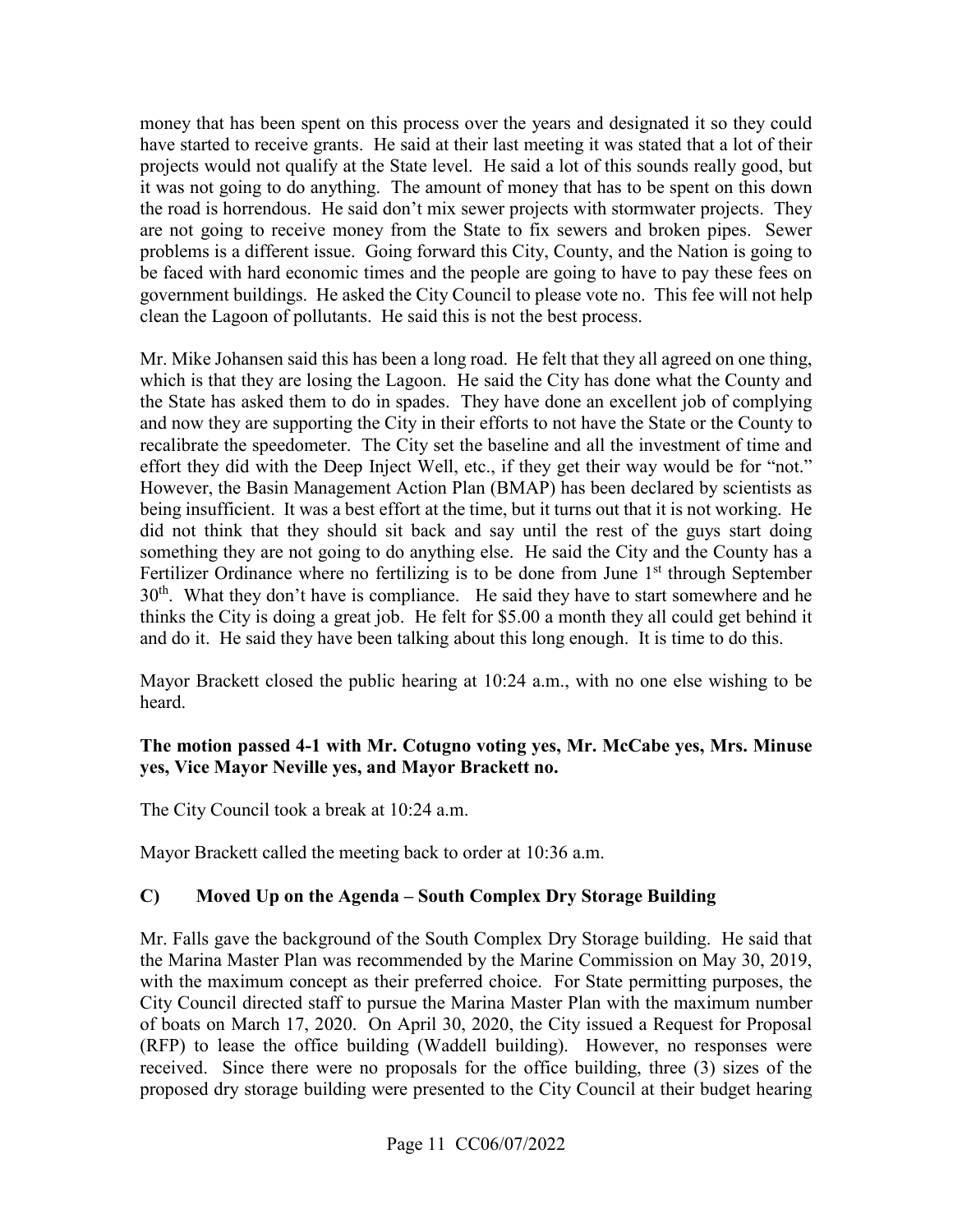held on July 16, 2021. City Council directed staff to pursue the largest option. A public neighborhood workshop meeting was held on May 5, 2022, to present Phase I of the Marina improvements. Phase I includes the dry storage building, bulkhead and adjacent docks. Site plans and financial analysis are included for three (3) dry storage building sizes: 150', 180' and 210'. Once a decision is made on the size of the dry storage building, site plans will be completed and submitted for review and action by the Planning and Zoning Board and City Council. Mr. Falls said that it will be Council's decision if they want to move forward and with what plan.

trees. Mrs. Minuse asked if this includes all the environmental concerns, which includes keeping

Mr. Falls said that would be handled through the site planning process.

 Mr. Turner explained that when this goes to the Planning and Zoning Board it will be a quasi-judicial proceeding and the proceeding today is not.

 some local people. He said the first one is the environment, the next item is traffic and the are risks associated with that. It is better than where people have to trailer them, load them and then reload them and bring them back. When the boat is stored in the facility and there the boat and then bring it back and put it in the boat storage building. The boat runs faster the boat is secured in the building. From the environmental point of view having boat storage is as good as they can get and from that perspective he is in favor of it. He went Vice Mayor Neville felt that there have been three (3) fundamental issues of concerns by last item is esthetics. He talked about the environment. He said the State of Florida has thousands and thousands of miles of navigable waters and the people of the State of Florida delight in the opportunity to get on the water to go fishing, play in it, and they are at the point where there are over one-million registered vessels in their State. He wanted to talk about the area that they are dealing with. The boat storage facility is probably the best of all possible ways to store a boat. It is certainly superior to being in the water because there is any kind of leakage it is retained in the building. When the boat is retrieved it is examined by the operator and if he sees anything not right the boat is not placed in the water. He said between 60% to 70% of the boats have no bottom paint because they use this way because it doesn't have to have paint on the bottom. In the event of bad weather over where boats must run idle from the Marina out to the channel and he has never seen anyone violate those rules.

 which would mean two (2) to three (3) cars a day coming and going. Depending on the mean five (5) to ten cars a day coming and going. There is a lot of activity that goes on at the Marina. He said in 27 weeks of activity there were 537 vessels that sought dockage and there was an average of 19 cars per week arriving for forklift delivery of boats. From Vice Mayor Neville brought up the next topic, which was traffic. The Marina keeps track of how many times they drop a boat in the water. It is between 15 to 20 times a week, size of the building that they select it may be between 30 to 60 cars a week, which would a traffic point of view he thinks that it is manageable and not significant.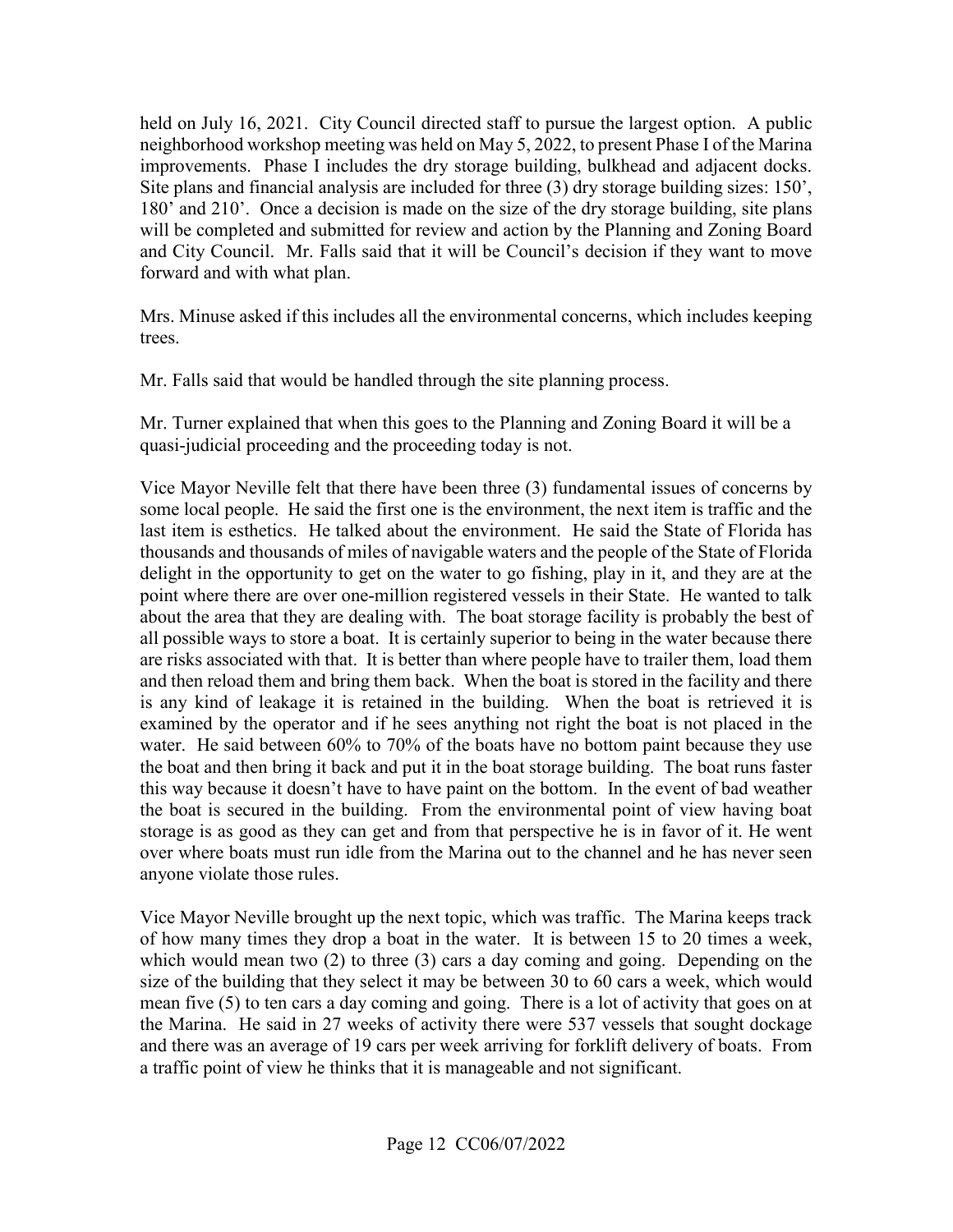a big building and a known landmark. He does not think that it has ever been faulted where with 41 apartments. He owns a condo in that building and when he looks out straight ahead and now everyone loves the Art Museum. There was a similar situation with the Riverside Theater. He said that the Rowing Club wanted to have their facility in the area which is This is one of the first things that he would have done there. Vice Mayor Neville went over the issues of esthetics, which he believes that everyone attending today's meeting was concerned about. If they build the new dry storage building they will see a white building and still see Vero Towers above it. He said Vero Towers is the quality of life in central beach has been diminished by its presence there. He said likewise they could see the same perspective on their boat facility. He brought up the neighborhood and said that he is reminded of the much bigger building, which is Beachland School, which was added on to four (4) or five (5) years ago. That building is larger than what they are talking about here. In the neighborhood itself there are homes and a building by the addition of this new dry storage building he will see no change. If he looks to the right he will see part of the white building and to the left there would be no change. From an esthetics point of view there is the Beachland School building and the Art Museum. He recalls when they wanted to build the Arts Museum the same fight occurred like this one now the Dog Park and then zoned Marine and viable place for a Marina project. He said there was a lot of human cry resulting in the City declining to permit the Rowing Club from having their facility at that place. This is his point of view on what they are talking about. He said the worst dock that they have are the floating docks in front of the now existing boat storage facility. He said it is important to replace that dock because it is dangerous.

 Mrs. Minuse commented that the one thing that hasn't come up is that they are going to know who is traveling in the neighborhood. She said when people call to have their boats put in the water they will know who that person is. She also knows that the area will be landscaped beautifully.

matter. Mr. McCabe commented that Vice Mayor Neville gave some excellent history on this

 of the neighborhood. It has become a center piece for the neighborhood. He is looking at this as to why the City prefers to go with one (1) size of a storage building versus another size. He is not a boater, but a person that has been in the business community and this is much analysis as he could and believes the financial impact of one (1) building versus the that there will be new stormwater management, which is something that they have been Mr. Cotugno wanted to put this in context. He said that they are a City that happens to own a Marina. The Marina was there long before houses started to be built around it. He said that central beach grew up around the Marina. The Marina has become a central part an Enterprise Fund that makes a contribution into the General Fund of the City. They like partnerships who do that for them because it somewhat alleviates taxes. He has done as other building and what the impact is. He looks at this as to how is it going to impact his community, his neighborhood, and how will it impact the City. He sees the positive fact supporting and will have an impact on the Lagoon. He said when fitting this new storage building at the Marina they cannot ignore the needs of stormwater management. He doesn't see that there is a traffic problem caused by the Marina. What they need to take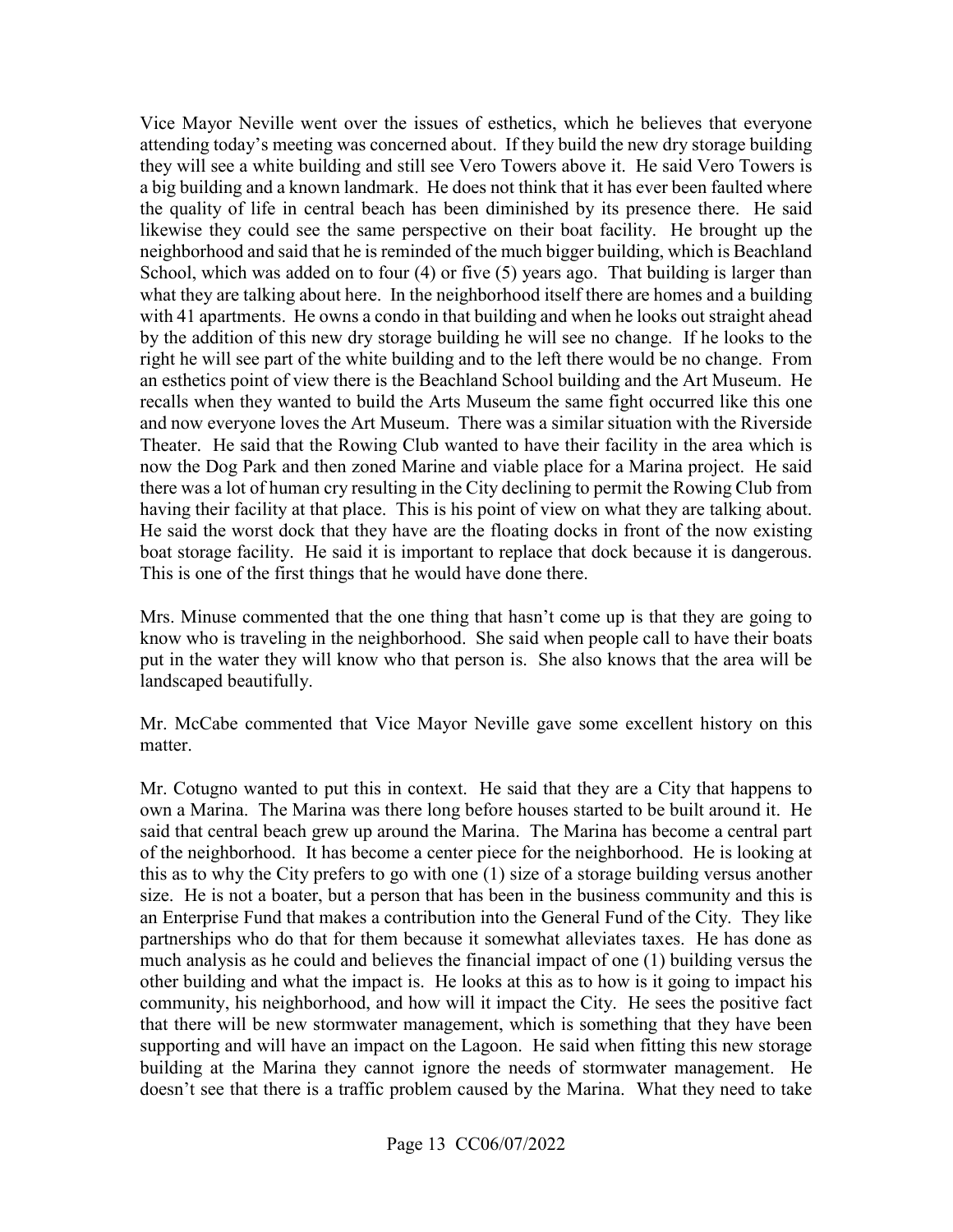has of the consultant, which might be better handled at another time. Also, what can or City Clerk's office) and read portions of it that he felt summed up how he looks at this. into consideration is people living there and using the place for recreation. He said the minimum impact to the neighborhood is the best situation. He has some questions as to why they are doing the storage building first rather than repairing the docks. There are some issues with the docks that may take precedent. There are also some questions that he cannot be done with the Waddell building and adhere to the new stormwater management guidelines. He brought up an email dated March 13, 2022 from Peter Farrell (on file in the

 summed things up very well. There are not very many environmental concerns, not a lot looked at the minutes from 2018 going forward where they made some huge commitments to move forward. He is in favor of the project. Mayor Brackett commented that he has spent his whole life in Vero Beach and would never think of doing something that would hurt this City. He said that Vice Mayor Neville of boat traffic going through the neighborhood and it is a good project for the City. He

 Mrs. Minuse added that this Marina is a well-recognized asset. She said recent Councils are larger and there are more people with boats. Redoing this building serves a purpose made a good decision keeping it instead of prioritizing it. She said that these days boats and the market demonstrates that it is needed. She said this has been an open process.

Mayor Brackett said that he could go for either 150' or 180' for the size of the building.

Mr. Neville said his preference would be for the 180' building.

#### **Vice Mayor Neville made a motion that Council select the 180' building. Mrs. Minuse seconded the motion.**

 Mr. Leonard Markir said that the City has been silent. People have been asking to make presentations and the Council would not sponsor them.

Vice Mayor Neville said that no one asked him to sponsor them.

 Mr. Markir felt that Council was playing games with the community about this. He felt project that they committed to the people. that they need to either vote up or down their previous size building before they start discussing the 180' building. He reiterated that they needed to vote down or up the entire

 Mrs. Jan Demko, founder of the Kitty Kat Rocket City Café, realizes there are many present to Council concerning the Waddell building. She suggested allowing the Kitty Kat where it needs to be and pay the City a monthly rent of a minimum of \$3,500 for a 5-year They will offer the facility out to the public who needs places to house their felines during a hurricane situation and this endeavor will not cost the City any money. They like this decisions that will be made in the coming days. She has an option that she would like to Rocket Café to go into that building. She has the funds to bring the building back up to lease. There will be security on the premises so they will know who is coming and going.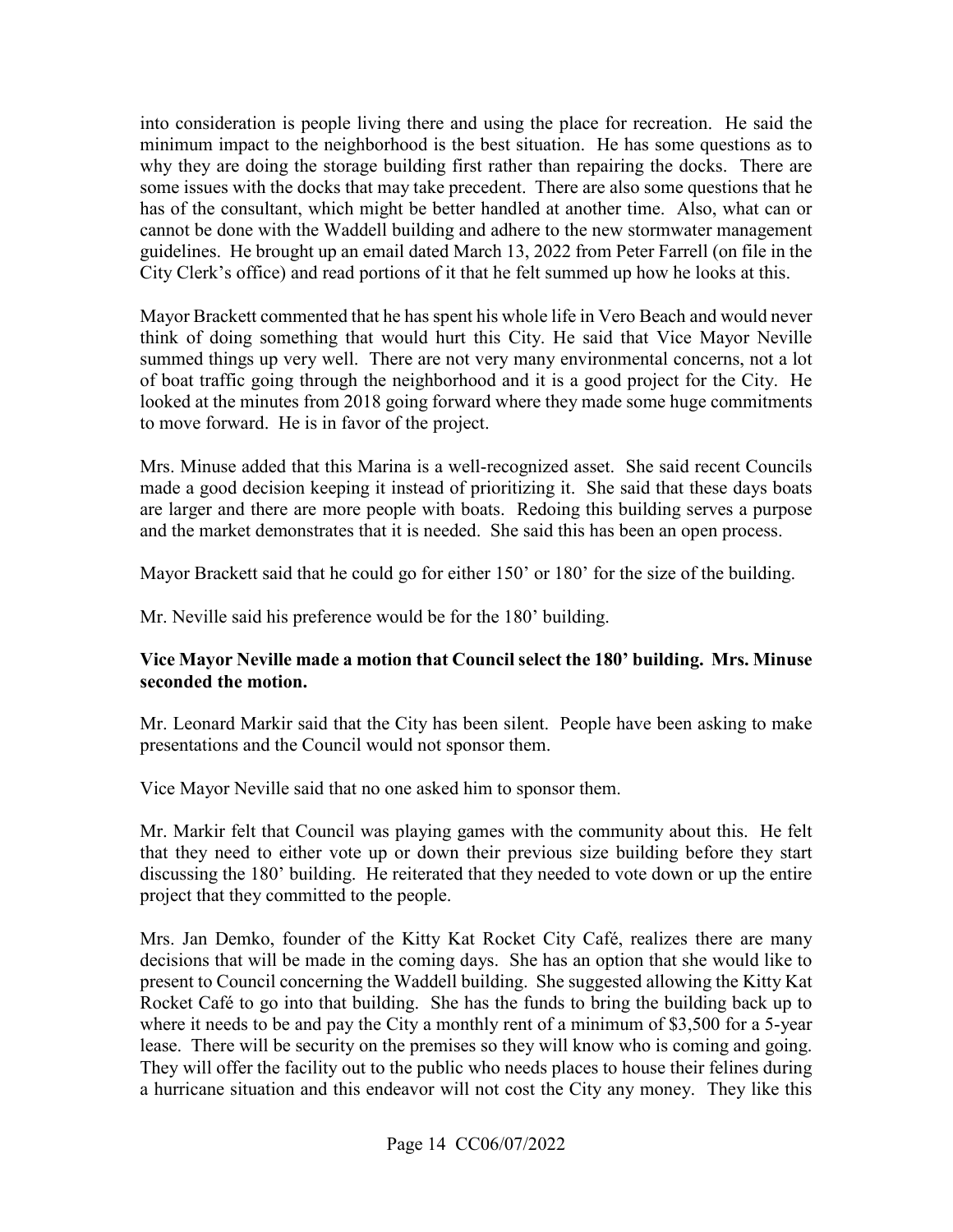area for many reasons, which she named a few. Her "team" has been looking for a place to open the Kitty Kat Rocket City Café since 2021 and this building will work.

 Ms. Ann McCormick who has lived in Vero Beach since 2014 said it was always her dream to live in a community like Vero Beach. She takes a walk through the Marina area nightly. to live in a community like Vero Beach. She takes a walk through the Marina area nightly. When she first saw the Marina she thought it was cute and needed some repairs, but she still loved it. She said additional traffic in this area has been an immediate concern for favor of this huge boat barn. She commented that this was just the beginning. She said urged Council to pause and think about their legacy on what they want this to look like. The repair and renovation is what is needed first. She said financially it is a slippery slope. make sense to her. She again urged Council to pause and reconsider a much more modest many with this proposed Marina expansion. She said repairs should be made first and then do renovations. She heard Beachland School mentioned, but pointed out that the school is not owned by the City, but the Marina is. She said that the majority of people are not in that Phase 1 of the project changed from making some repairs to a huge boat barn. She She wondered if it really was going to be at 100% capacity. The whole thing does not building.

 market study needed to be done. By making this decision the Council is impacting this Club was turned down when they asked to use this spot because the public didn't want them there. She said now they have found someone that wants to use the Waddell building, which would be a good fit for the neighborhood. So if this is done all they would need to people on the list are still even interested in having a boat slip. She said that last week a drone flew over the Marina and an oil spill was shown and no one at the Marina knew Mrs. Karen Marcil commented that their "team" asked for sponsorship to be on the agenda by emailing each Councilmember and no one ever told them that a form had to be filled out. She said that she is on the agenda today under the Mayor's Matters to discuss this and it is frustrating to make a presentation after the vote has already been taken. She said in talking with each of the Council it seems that money is the biggest issue. She felt that a neighborhood and not hearing them on the concerns that they have. She noted the Rowing do is go back to the current phase of the project and do the repairs that need to be done. She brought up the book that consists of the people on the waiting list and asked do they really know who is on the waiting list and who is not. She said who knows if some of these anything about it.

Vice Mayor Neville asked if the oil spill was reported.

 things differently and concentrate on saving the Lagoon. Mrs. Marcil explained the person who owned the drone sent in pictures of the oil spill. She said with the expansion of the Marina it does bring problems. She felt they needed to do

Mrs. Leslie Tilley had a dream on how she would handle the Marina if she was in charge. Mrs. Leslie Tilley had a dream on how she would handle the Marina if she was in charge.<br>She outlined what her dream would look like. She would not spend all of her resources on one (1) business. She would get a good study plan. She would want to know what the citizens want because she represents them. She would look at how to preserve and protect the wildlife. A lot of people are saying just fix up the Marina, but don't expand it. She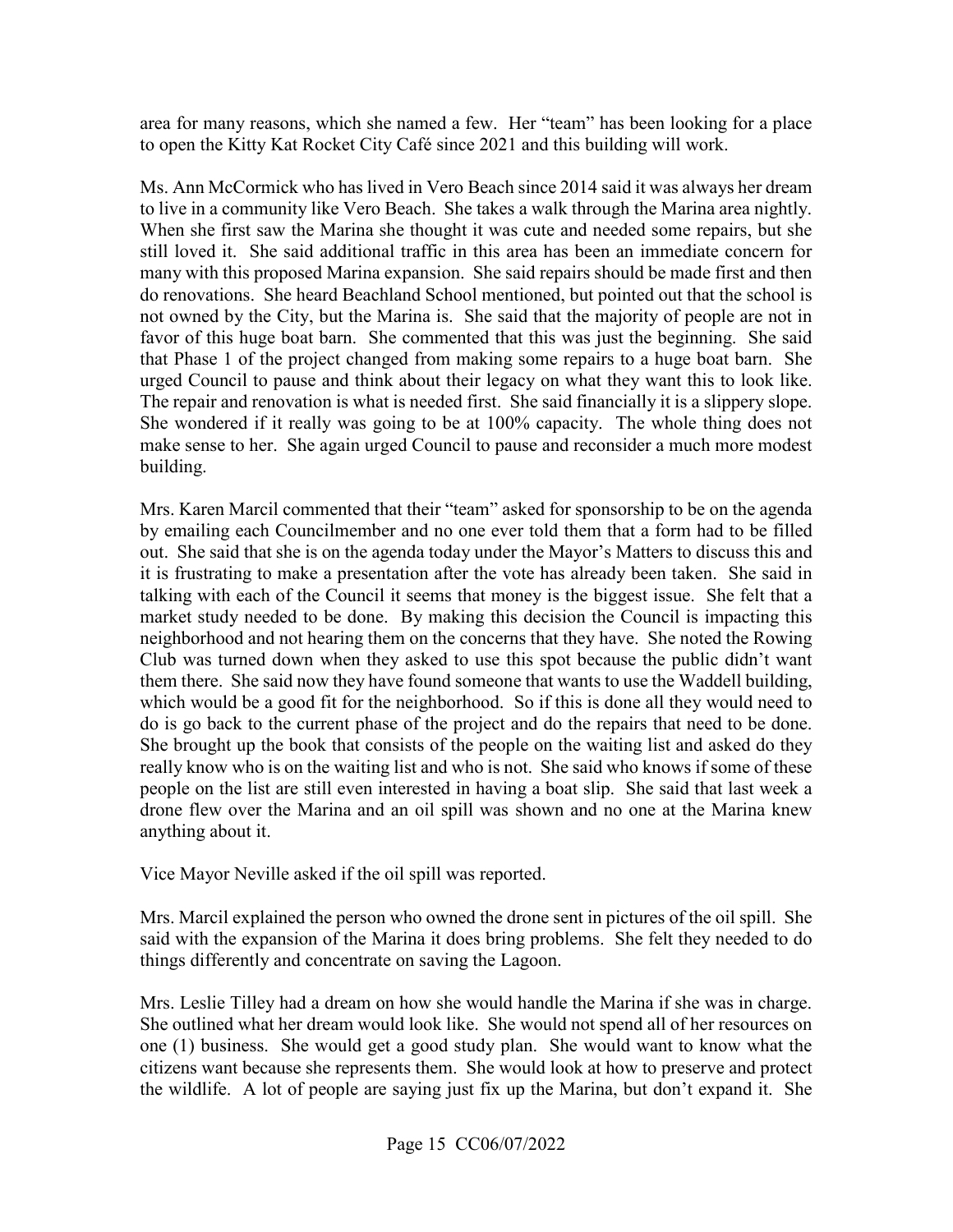continued to go through what some people felt about the expansion of the Marina and how many people signed a petition not to expand it. The people are also interested in saving the Waddell building as it is an asset.

 they have not solved. He showed the Manatee Plan that was written back in 2004. Mr. Peter Robinson stated the big issue here is the Lagoon. It is an impaired waterway that

 Mr. Ken Daige said you are hearing from stakeholders surrounding the Marina, which it is very important to hear from them. He is a stakeholder because his money is being spent at go before the Planning and Zoning Board and they make recommendations based on what is in the Code and it moves forward. He said it doesn't matter how many people stand at the podium and speak at a Planning and Zoning Board meeting. He read a prepared the Marina and effects what happens in his neighborhood. As this process rolls out it does statement (on file in the City Clerk's office).

 Mr. Marcil talked about the oil spill. He said that his wife was trying to get pictures of wildlife and found out about the oil spill coming from one of the boats at the Marina. When he looked at it he was shocked. It was a big oil spill. He knows that the City has not had a well-managed Marina. He is concerned that any of these boats could discharge sewage and no one is checking on it. This used to be a beautiful space some years ago and the water used to be crystal clear. He said no one cares to check the boat that is leaking oil in the river. He figured that the reason that a surrounding boat owner did not report it was not being dumped. The Marina needs more of a budget and the employee's salaries should be increased. He knows the Marina employees want this to go through because it will be a pay increase for them, but it is not good for the river. He would like to see an environment and nature. He asked that they vote to shut down this whole project and go because they didn't want their neighbor getting in trouble. The City needs to have their own drone and everyday a City employee sends it up in the air to make sure that sewage is environmental study done on the Marina now that says what this is going to do for the back and make the repairs needed.

Vice Mayor Neville asked if they have a police boat in the water yet.

 in the water shortly. Mr. David Currey, Police Chief, reported that the new boat is being registered and will be

Vice Mayor Neville asked if someone sees a spill who should they call.

 said that notification is the key so they know where the spill is coming from. He explained Mr. Falls said that they need to let the Marina Director or the Police Department know. He that this was brought to their attention on Memorial Day weekend and they couldn't act on the spill immediately.

 Chief Currey stated that the community can call the Police Department and they will respond and start collecting information, getting pictures, getting statements and then they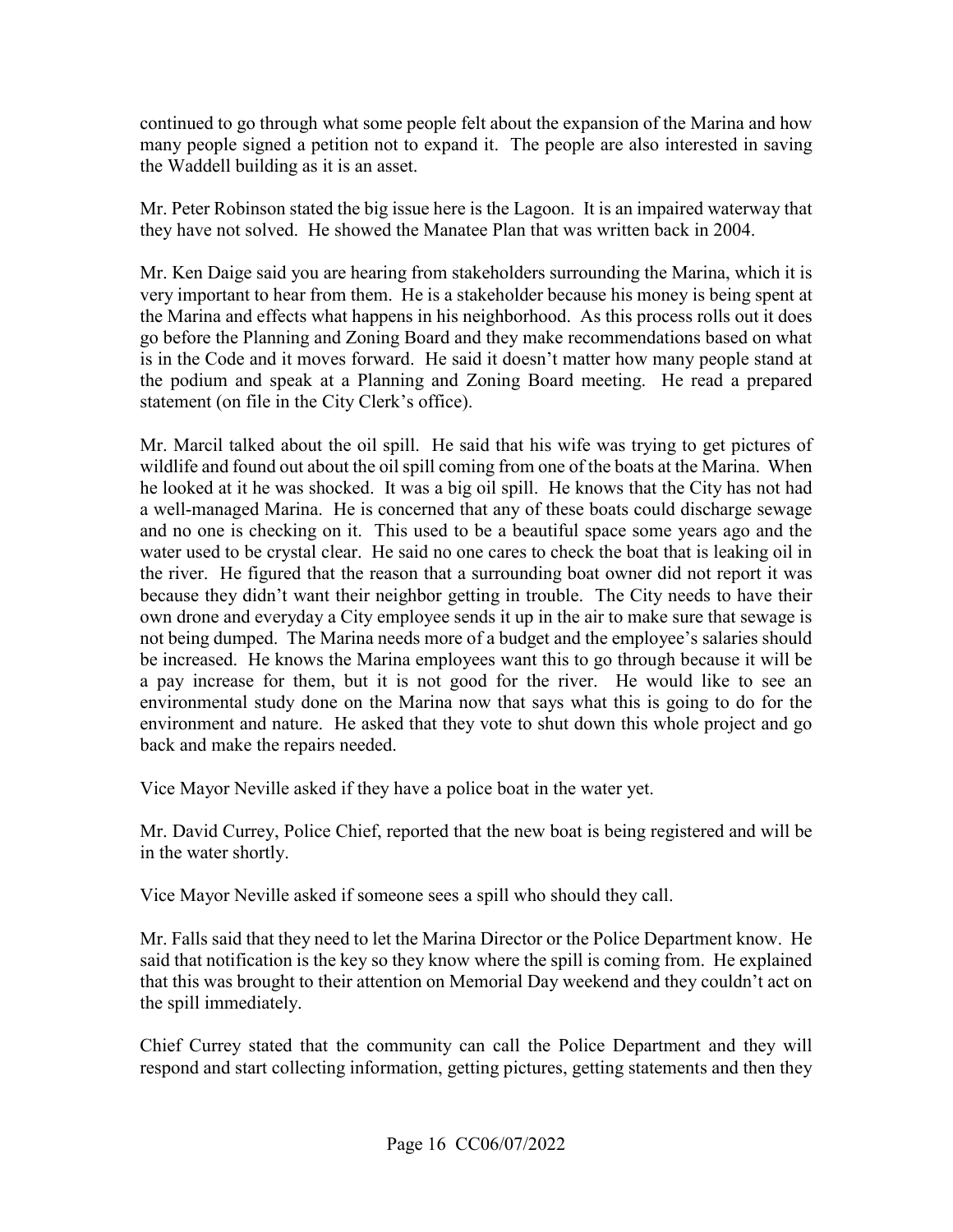will contact the appropriate entities. He urged the public to please call the Police Department and report things like this.

 Mrs. Lamarre Notargiacomo stated that she has attended many public meetings and it to attend. Most of the people in this room objects to the expansion of the Marina and their voices are being ignored. She asked how the contracts are being awarded for this expansion. She asked if the Marina budget is available on the City's website. seems like the taxpayers get the short end of the stick. She asked who benefits from this proposed Marina expansion. These meetings are held at an inconvenient time for the public

expansion. She asked if the Marina budget is available on the City's website.<br>Mr. Falls explained that there are no contracts being awarded at this time. Once there is a contract awarded for the project it will come before the City Council for approval.

 held on this matter and most questions asked at the meeting were not answered. She would Lagoon. Mayor Brackett told her one was done in either 2017 or 2018 and those studies can be made available and put on the website. She brought up this being a transparent Mrs. Notargiacomo attended the Indian River Neighborhoods Association (IRNA) meeting like to know how many recent environmental impact studies have been done on the process and felt many decisions and things being done were backwards. She brought up one of the recent meetings where the plan was introduced not giving the public enough time to study it. Mayor Brackett explained that the only thing put on the website before that meeting she was referring to was a rendering of the new building. Mrs. Notargiacomo read a prepared statement.

 may occur in the future and building a large building is not wise. It will leave the taxpayers responsible for the expense and they should not be on the hook for it. Mr. Jerry Anchors commented that there were some valid concerns in regards to further polluting the river. He asked that Council scale back the operation and that would make everyone happy. He has been in business for over 40 years and knows how things work and that they are stewards of the City and this is a poor investment. He said a recession

 Mr. Joseph Guffanti recalled at a previous meeting he asked why they were doing this and did not ask for. It turns out in the first 90 applications that he looked at was that 57 applicants wanted dry storage. He said 45 applications had no date on them. He showed what the application looks like. The fact that these applications are not on a computer and put in a spread sheet doesn't make sense to him. He said in this day and age these spread sheets should be available and used by the City. This information should have been put on a computer in a spread sheet form years ago. He stopped looking at the applications after application was dated 2018. He knows that Council is going to approve this piece of was told that 30 people wanted it and their names are on the list. He then wanted to see the list of people on the list. There was no list, but a portfolio of applications was the only records. The City Clerk's office scanned each application and sent them to me, which he going through 90 and noted the applications expire after one  $(1)$  year and the  $90<sup>th</sup>$ garbage over there.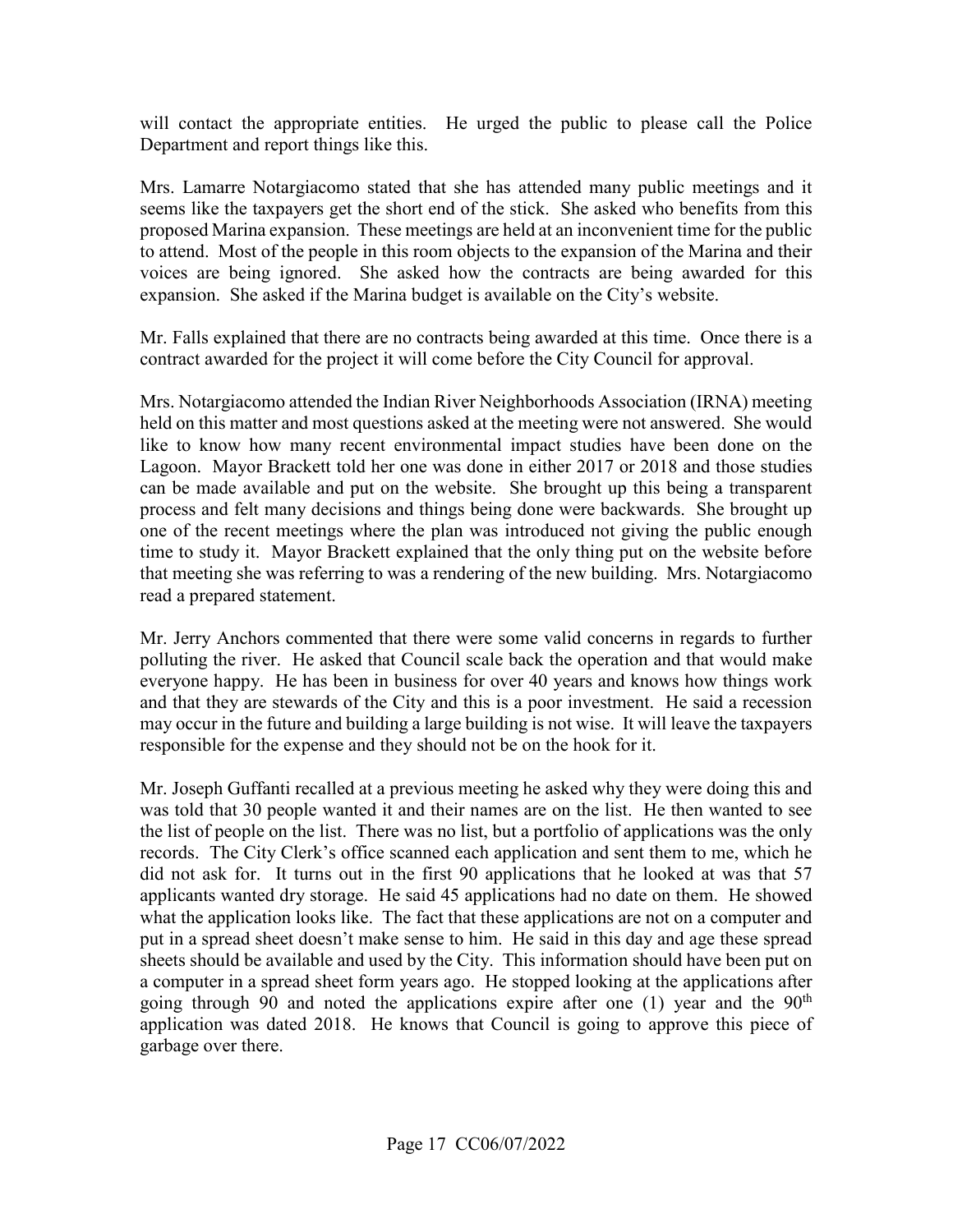Mr. Michael Giardini (spelling may not be correct), lives in the central beach area and is an avid boater. He heard somebody ask what are the benefits to having this dry storage amount they could because it is needed. There are a lot of people looking forward to the full expansion of the Marina. building. He said the benefits are because there are 250 people that want to house their boat at the Marina and that is who benefits. He asked Council to expand it to the highest

 Mrs. Dorothy Milward read a prepared statement. She wanted to see the renovation of the Marina done first.

Ms. Christina Hour commented that they need to have the required facts. Changing plans in midstream to a dry storage building that is 180' is not following the rules. She has heard Council say that the Lagoon is in crises and asked how this will help the Lagoon. The citizens don't want this and Council are elected to hear what they are saying, but she doesn't think they are listening.

Mr. Mark Erker (spelling may not be correct) stated that he is a boater and loves marinas. Mr. Mark Erker (spelling may not be correct) stated that he is a boater and loves marinas. The concern is that the process is working on a footprint that is not big enough for the Marina. He said they should be concerned that boats will continue getting bigger and bigger and they need to have space to store them.

 Mr. Steve Leggy felt that upgrading the Marina in size is important. Having a state of the they get the maximum amount for their buck then they will get the best return from it. They need to be thinking long term. He is all for the expansion of the Marina. art Marina and not having to send any boaters away is what they need to have. He said if

environment that they live in. Ms. Ann Whitlopher (spelling may not be correct) said that a lot of the citizens have been suggesting for months that Phase 1 be the original plan to update the Marina. She said that Phase II covered the rack storage building. They need to also consider the economic

 Corners property and that is where this building needs to be built. The people who have Mr. John Milward commented that they have not talked about the utilization of the Three been expressing themselves in favor of this Marina expansion are not the people who live in this neighborhood. He pleaded with Council to go with the smallest option for the expansion and get the Marina fixed first.

 of what is going to change financially in the near future might be a reason to hold off. Mr. Cotugno commented that the question of why did they need to build the dry storage building now keeps coming up. Also, what is going to happen to the Waddell building, what is the parking going to be like, etc. He said just to jump in and build a building might not be smart. He suggested waiting a little bit longer isn't that negative and the unknown

 Mr. Falls said that is Council's decision to make. It is a policy decision. Once a decision there was an RFP done for the Waddell building and they did not receive any responses. is made staff will move forward on construction when they get to that point. He reiterated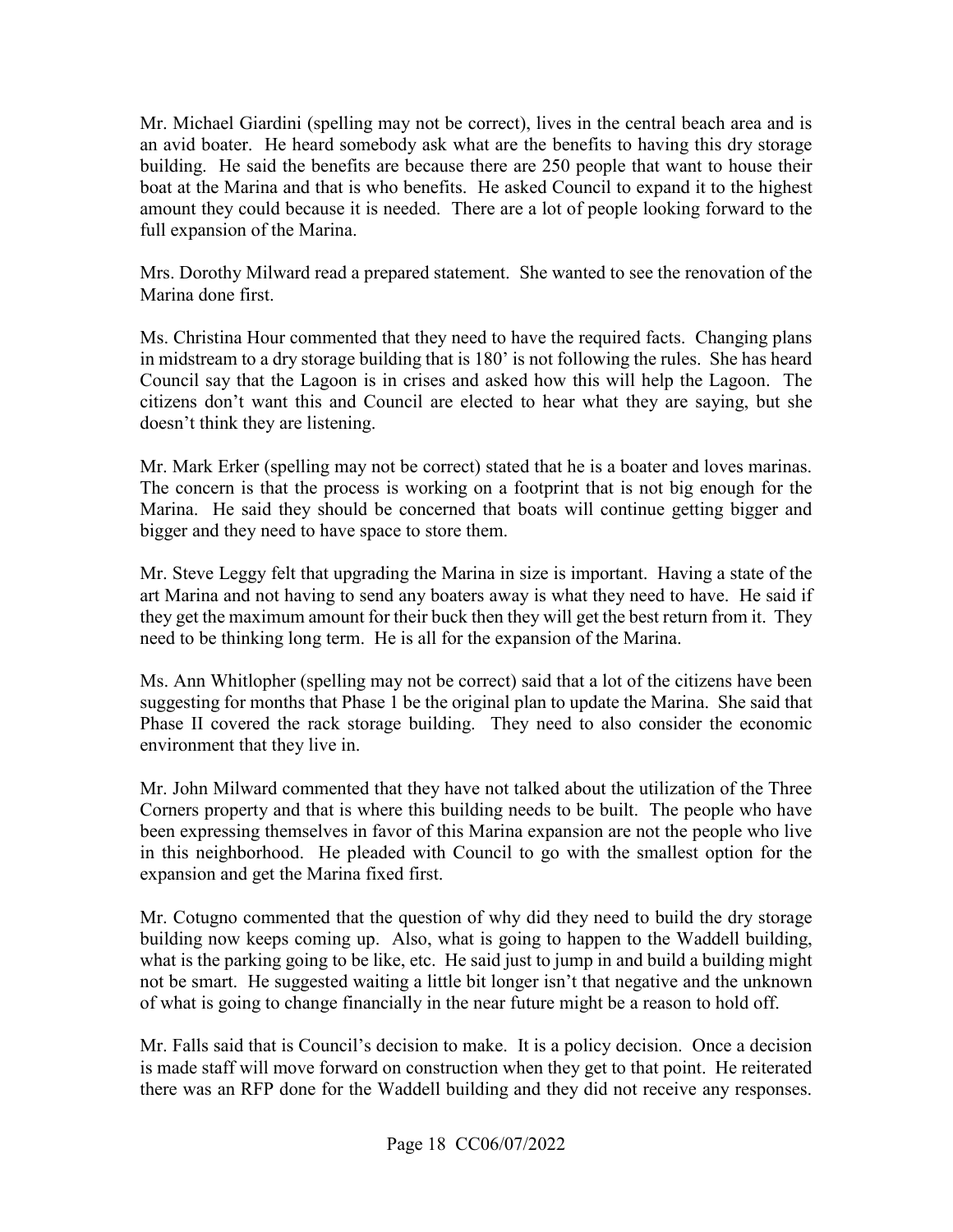He said if the Waddell building stays then the City will not meet the stormwater requirements. He said by "delaying the project delays the project."

 Mr. Cotugno asked by going with 150', 180', or 210' each size has their own parking requirements. If they take the Waddell building down will they adhere to all the parking requirements.

Mr. Falls said that they would meet the parking requirements with the largest building if that is the one that they chose to go with.

 Mrs. Minuse made it clear that all they were being asked for today is to set policy going forward with a certain size building. She said that site plan permitting comes after that.

 Mr. Falls gave the history of how all of this came about. He said that three (3) plans have been put together that are viable and staff is looking for a decision on one (1) of those plans. He said all three (3) plans are financially viable.

Vice Mayor Neville commented that right now the way the water is hitting the building is Vice Mayor Neville commented that right now the way the water is hitting the building is going straight to the Lagoon. They have to get rid of the building and replace it. He into a french drain before it gets to the Lagoon. This will be a first class design and requested in the design process that they include in the parking area that they use permeable materials for both the parking area and the walk space. There will be drainage that will go something the City will be proud of once it has been done.

Mr. Falls said they could include permeable materials when they go out to bid.

Mrs. Minuse noted that the Marina is an Enterprise Fund, which means that it pays for itself with the revenue that it brings in.

 and then everything else stays in the Marina budget. Mr. Falls explained there is a 6% revenue transferred from the Marina to the General Fund

 Mr. Turner reminded Council that according to Code the Marina is a property function for the City.

**The motion passed 5-0 with Mr. Cotugno voting yes, Mr. McCabe yes, Mrs. Minuse** 

# **yes, Vice Mayor Neville yes, and Mayor Brackett yes. 5. PUBLIC COMMENT** (3-minute time limit)

 dry storage building. He said that 57 applicants asked for storage and 45 of the applications Mr. Joseph Guffanti brought up the waiting list applications for people wanting to use the were not dated. He said that these were the only documents available when he made his request to the City Clerk's office. He said that these documents were chaotic in nature. He has some concerns that the same people making a decision on this storage unit are the same people responsible for these documents. If Council hasn't looked at these documents they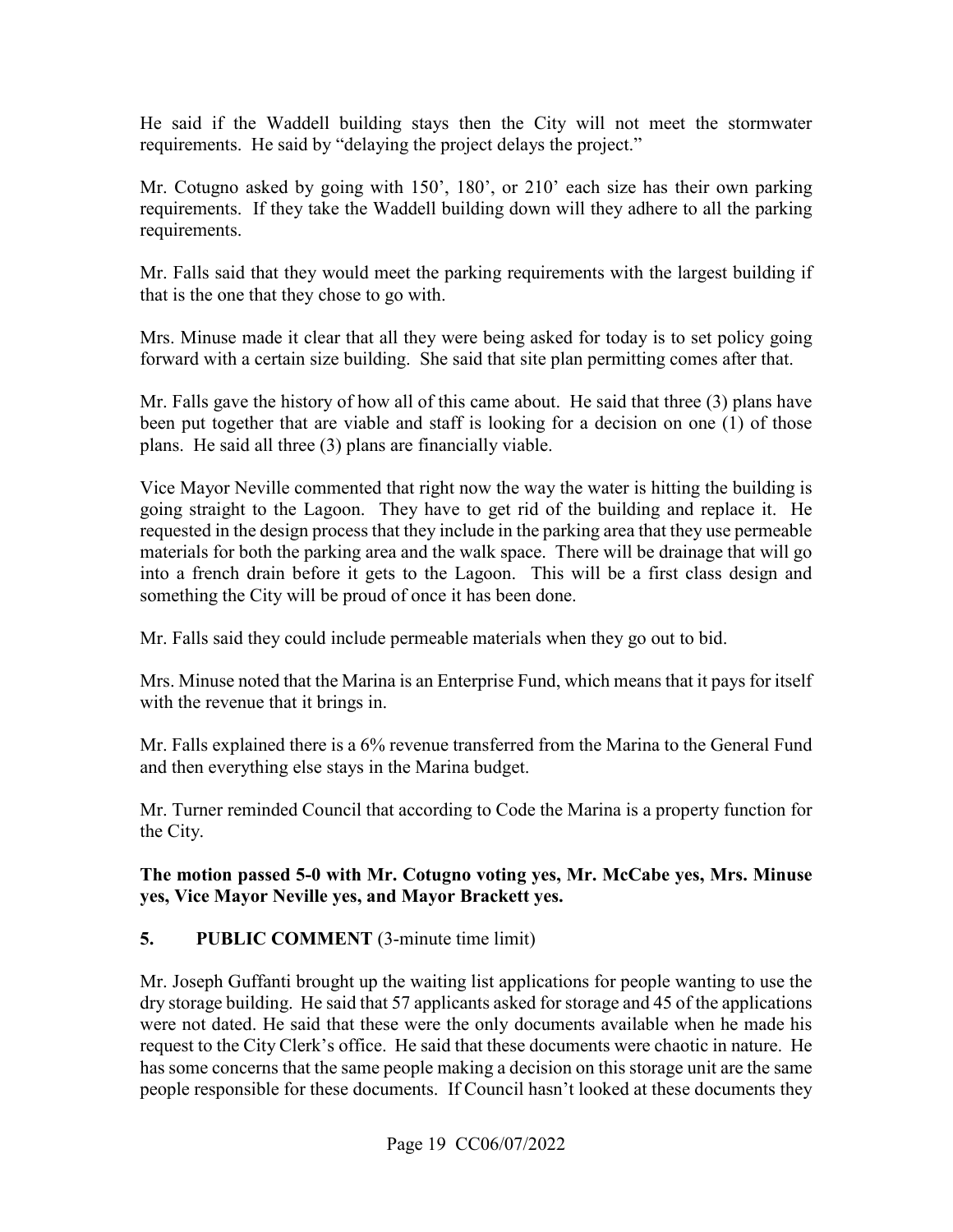have no idea what is going on and are not paying attention. He doesn't want them to take his tax dollars and invest them in anything, especially the Marina.

 an excel sheet, but still has some missing information. The applications are the only thing out of the 319 pieces of paper (referring to the book) only 126 pieces of paper were valid. out dated applications and 99 of the applications could be considered leads. She has could have done over the last three (3) years they have been collecting it, but did not. She Mrs. Leslie Tilley was stunned by the vote taken. She said after Council listened to all the comments made about the Marina they still voted on this huge building. She agreed with Mr. Guffanti that the applications in the waiting book list were very sad. She has created that would define the demand for a building this size and spending \$7 million. She said The definition of valid defines what is valid and what is not. She said that there were 82 collected this data for the last three (3) months and produced a spread sheet, which staff noted when the City Council agenda came out for this meeting she looked at the backup material for the South Complex Dry Storage Building and it was the first time that she had ever seen the sizes of the building that Council voted on today.

Mayor Brackett told her it was the same material that Council voted on a year ago.

Mrs. Tilley said that this was news to her. The size of the building was slightly smaller and none were in the original plan.

Mr. Falls explained that at the City Council budget hearings held last July, the City Council considered the three (3) building sizes.

Mayor Brackett added there have been numerous meetings taking place on this matter.

 Mrs. Jan Demco said that she lives in Vero Isles and has walked the property and understands the concerns about proper drainage and drain off from the Lagoon. She is building if they would like to do so. coming in late in the game and hopes that the Council will foster good will and consider her suggestion about the Waddell building. She hoped that there would be another meeting concerning the Waddell building. She would be happy to meet the Council at the Waddell

 be a good place for people that are on their boats to house their critters there if they need Marina fell into disrepair. He told Council that they represent the City residents and they Mr. Ken Daige commented on the use of the Waddell building and if the Kitty Café could go there. He thinks that it could work because of the dog park being so close by. It would to. The neighborhood whom he calls stakeholders came to the Council and expressed their concerns with over development of the neighborhood. He said there are reasons why the are the stakeholders of this enterprise organization. He asked them to please be careful in moving forward.

 Mrs. Karen Marcil commented that she was pretty shocked and disappointed in their vote today and that they are not listening to them. There are thousands of petitions signed, there are plenty of emails that they received from people who don't want this. She said now they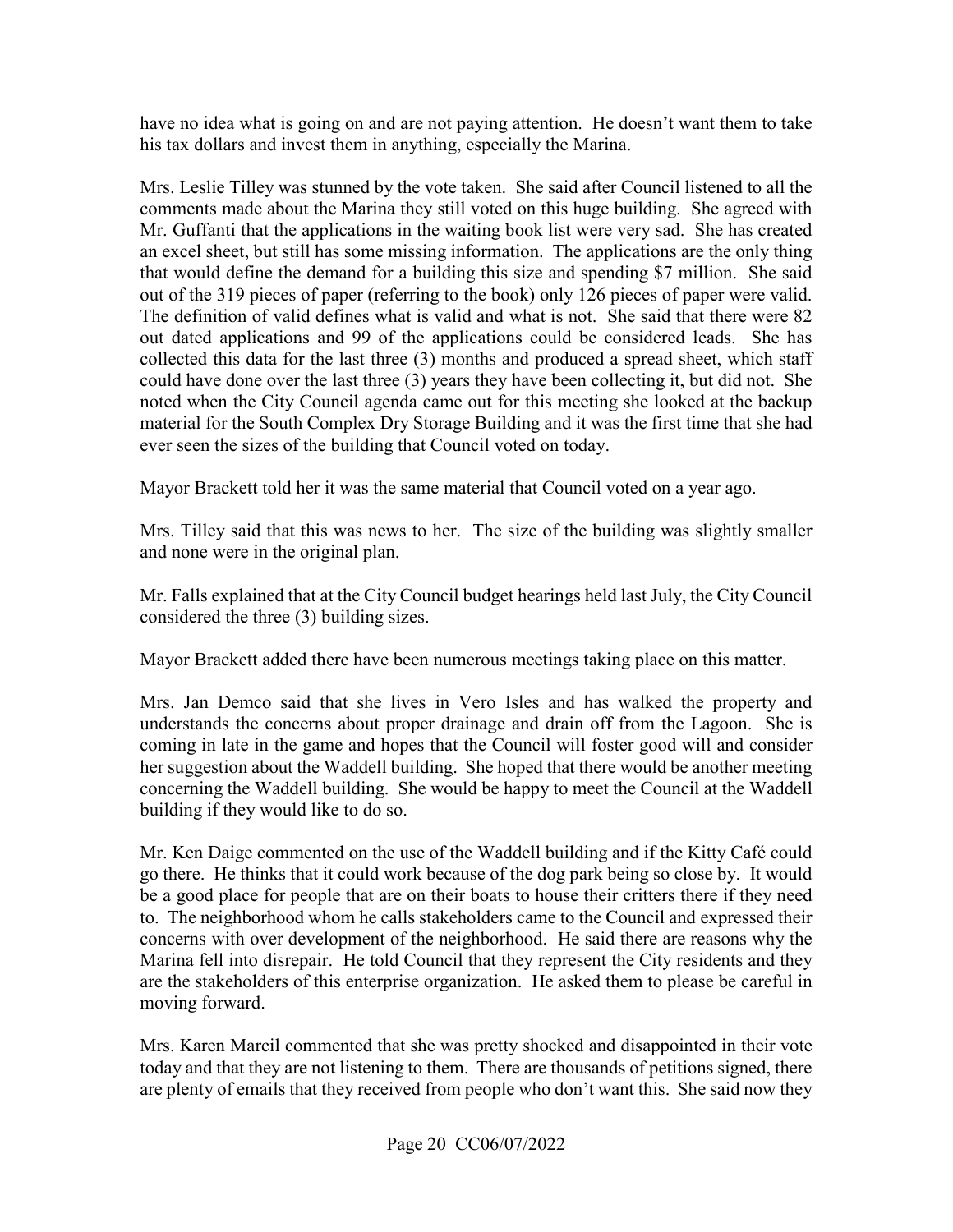have found someone that wants to lease the Waddell building. She asked why they aren't listening. It doesn't make any sense for them not to step back and listen to all what has been presented.

 Mr. Tim McClay said that he used to live at Singer Island, which used to be beautiful and now look at it. He loves Vero Beach and just wants to see the Marina maintained. It is a shame to change the whole beauty of this town.

 of a crashing economy. The growth they deal with is because of the population outside of the City limits (Indian River County). They are trying to have a Marina that takes care of Mr. Falls mentioned that the City reduced staff in size by 33% in 2009 and did that because itself, and takes no ad valorem tax dollars. He agreed that Vero Beach is a special place.

- **6. CITY COUNCIL MATTERS**
- **A) NEW BUSINESS**
- **B) OLD BUSINESS**

# PUBLIC NOTICE ITEMS FOR FUTURE PUBLIC HEARING **7. PUBLIC NOTICE ITEMS FOR FUTURE PUBLIC HEARING<br>Public Hearing will be held on June 21, 2022 at 9:00 a.m.**

**A) An Ordinance of the City of Vero Beach, Florida, Related to the Budget for the City of Vero Beach, Florida, for the Period Beginning October 1, 2021 and ending September 30, 2022; Providing and Establishing Revisions to said Budget based on Revised Revenue and Expenditure Estimates; Providing for an Effective Date. – Requested by the Finance Director** 

The City Clerk read the Ordinance by title only and announced that the public hearing would be heard on June 21, 2022 at 9:00 a.m.

#### **8. CITY CLERK MATTERS**

#### **A) Lien Reduction Request – 2326 Bonita Avenue**

 Avenue. He said that the homeowner who is Xinjing Yin is requesting a lien reduction to Avenue. This amount does not include recording and attorney fees. Ms. Yin was cited for was issued on June 23, 2021. The notice of violation was issued by the Indian River County Mr. David Currey, Police Chief, discussed the lien reduction request for 2326 Bonita reduce the current lien of [\\$6,900.00](https://6,900.00) to \$500.00 for the assessed property at 2326 Bonita being in violation for interior demolition and alternations without a building permit. Ms. Yin purchased the home in 2019 and said due to the pandemic and other circumstances her civil engineer, Todd Smith, was unable to fix the matter before the deadline that she was given. He went over the events as they have occurred. A \$50.00 code enforcement citation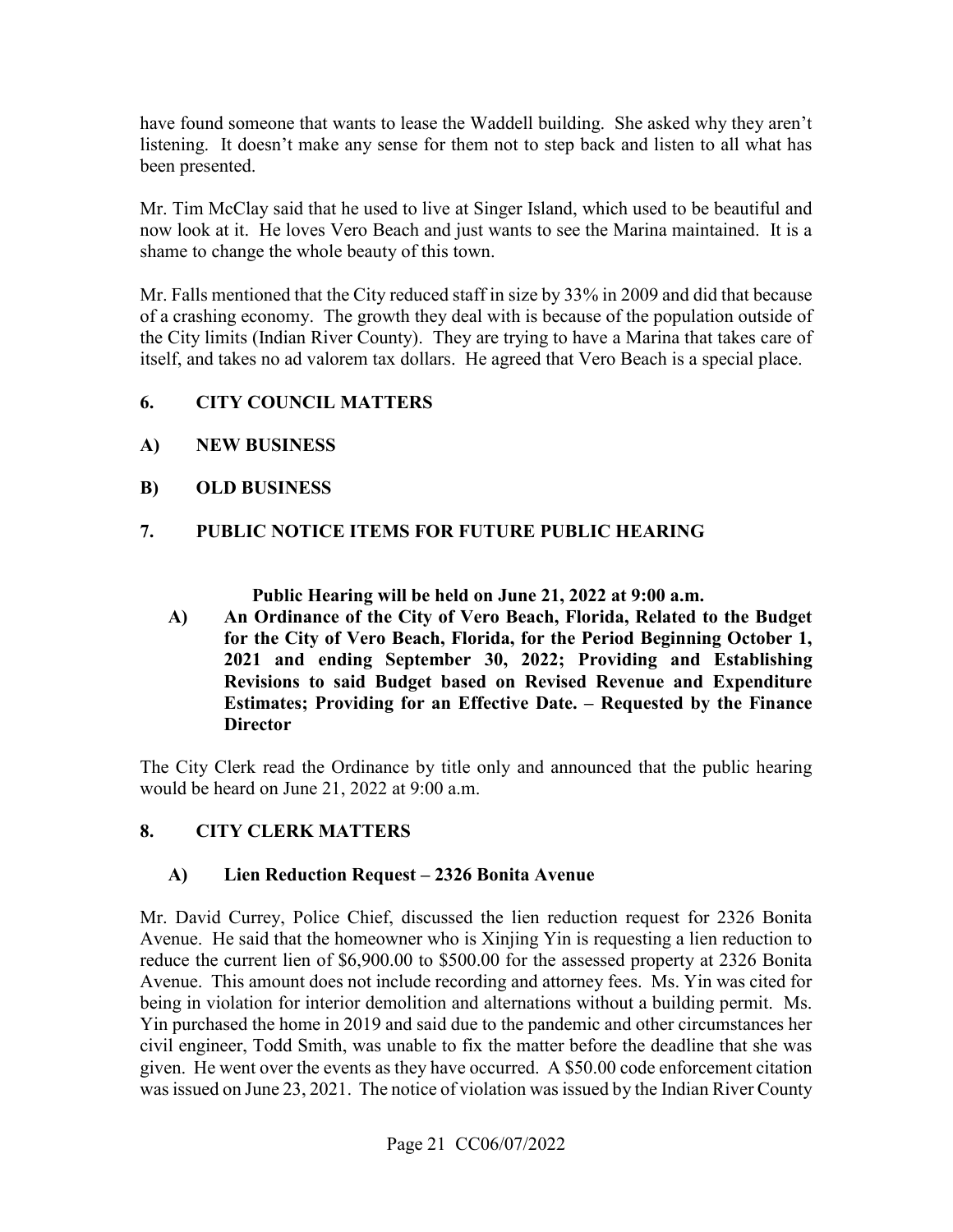Building Department on May 3, 2021 for corrective action required by July 7, 2021. The to come into compliance was given before the fine would be enforced. The case came back to the Board on January 12, 2022 and the property was found to be in compliance on Case came before the Code Enforcement Board on August 11, 2021 and the civil penalty of \$50.00 had been paid, but the violation was not corrected. Additional time of 60 days November 22, 2021. Continuing penalties of \$[6,900.00](https://6,900.00) together with all costs of recording the Board's order and releasing the lien were imposed. The recommended total amount owed to release the Code Enforcement liens is [\\$7,030.50](https://7,030.50), which is his recommendation.

Mayor Brackett asked if Ms. Yin was in compliance now.

Chief Currey said that he went by the site about a week ago and there was debris in the yard and part of the fence was down. He said but there have been no citations issued on these things.

 Ms. Xinjing Yin testified that she purchased the property on the advisement of a friend. Board. She has tried her best to do what needs to be done. The fence is down, but she hired a contractor a month ago and the blueprints have been drawn up and she will make sure things are corrected with the guidance of code enforcement. She said all the needed and there was a fine issued and she has paid the fine. She said the contractors are very She said that the pool is covered and she has been cooperating with the Code Enforcement permits have been pulled, including the permit for the fence. The pool is already covered backed up with getting to this work.

Mayor Brackett asked if the original citation also included the fence.

 was doing work at the home when the Building Department cited her and then she went before the Code Enforcement Board who granted her an additional 60 days to get the Chief Currey did not think that the permits for the fence have been pulled. He said the intentions of the property owner was to buy this property and fix it up and sell it again. She violations cleared up.

Mr. Cotugno asked if Ms. Yin had a contractor.

Chief Currey said that she hired Todd Smith, who is an engineer.

Mayor Brackett asked who put the fence up.

Ms. Yin explained it was the original owner, but the permits for the fence have recently been pulled.

is why Ms. Yin was cited. Chief Currey explained that work was done to the house without the proper permits, which

corrected. Ms. Yin said that she did not know the permits were needed, but has tried to get everything corrected. Page 22 CC06/07/2022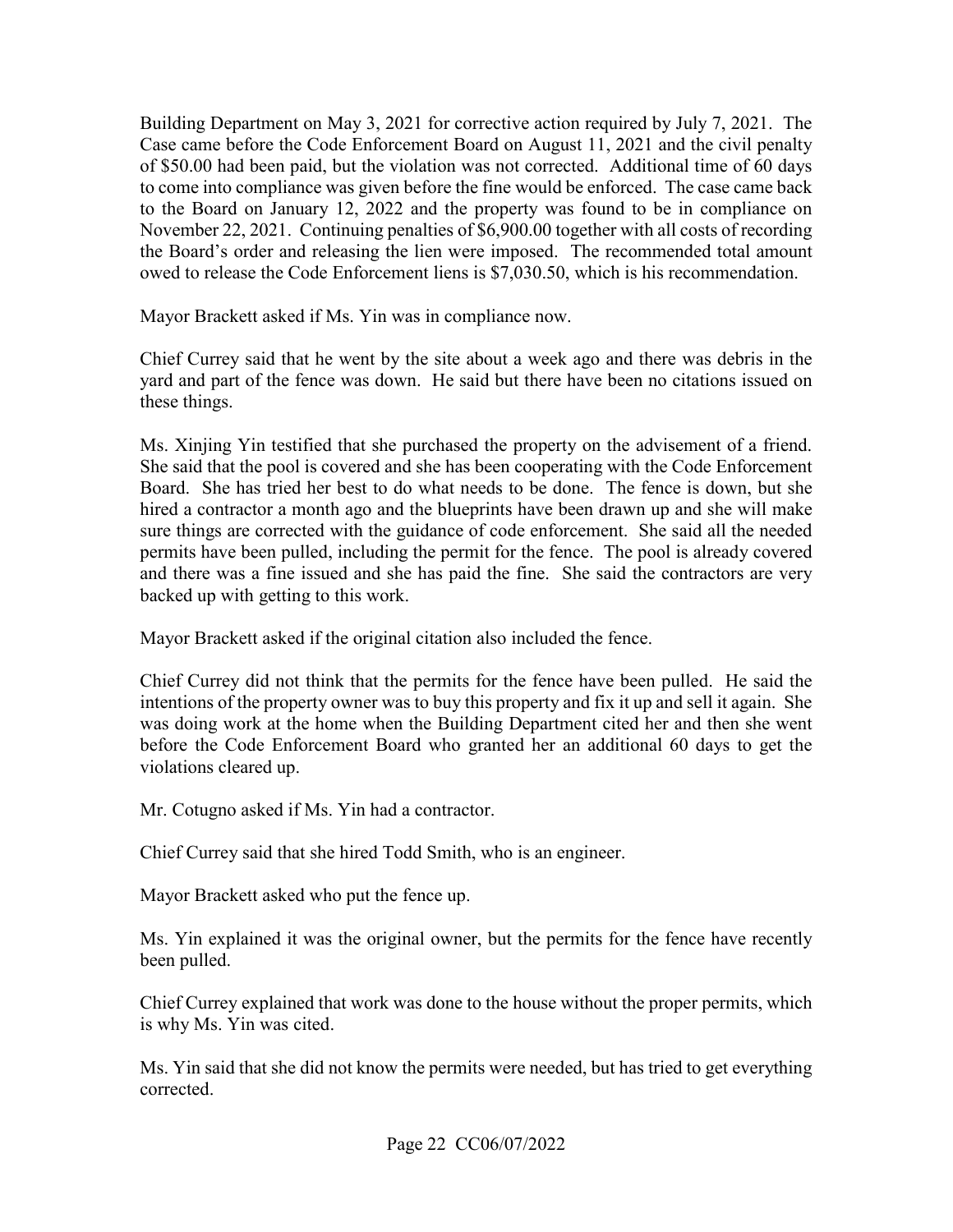Mayor Brackett didn't understand why it took so long to clean up the property.

 busy because he was helping work on the building that collapsed in Miami. He wrote a letter asking for an extension. Ms. Yin explained that when she hired the engineer she was told by him that he was very

Mrs. Minuse noted that the civil engineer requested an additional 75 days to get the property cleared up and after 75 days it still was not corrected.

Mr. Turner referred to the Code and went over the standard of review and what actions that the City Council can take. He read this portion of the Code.

Mrs. Minuse was not finding any legitimate reason to reduce the fine.

The City Council denied reducing the fine. The City Attorney told them that no action was needed.

# **B) Appointments to the Airport Commission**

Mr. Joseph Daniel Markford will be serving on the Airport Commission as Piper's Representative.

The Airport Commission has an opening for two (2) alternate members.

 City Clerk's office. Mr. Philip Canal and Mr. Stephen Kepley were appointed to serve as The City Council handled the nominations for the Airport Commission alternates by filling out the names of the people that they wished to fill those positions (ballots on file in the the two (2) alternates on the Airport Commission.

 $9.$  (Staff/Consultant special reports and information items) **9. CITY MANAGER MATTERS** (include amount of expense)

# **A) South Complex Dry Storage Building**

This item was heard earlier in the meeting.

### **B) Approval of Agreement for Reimbursement of Costs for Stormwater Utility non-ad valorem assessments between the City of Vero Beach and the Indian River County Tax Collector (\$24,353)**

# **Mr. McCabe made a motion to approve the Agreement. Mrs. Minuse seconded the motion.**

Ms. Lawson explained that this reimburses the Tax Collector for sending out the bills, collecting the money, and submitting it to the City.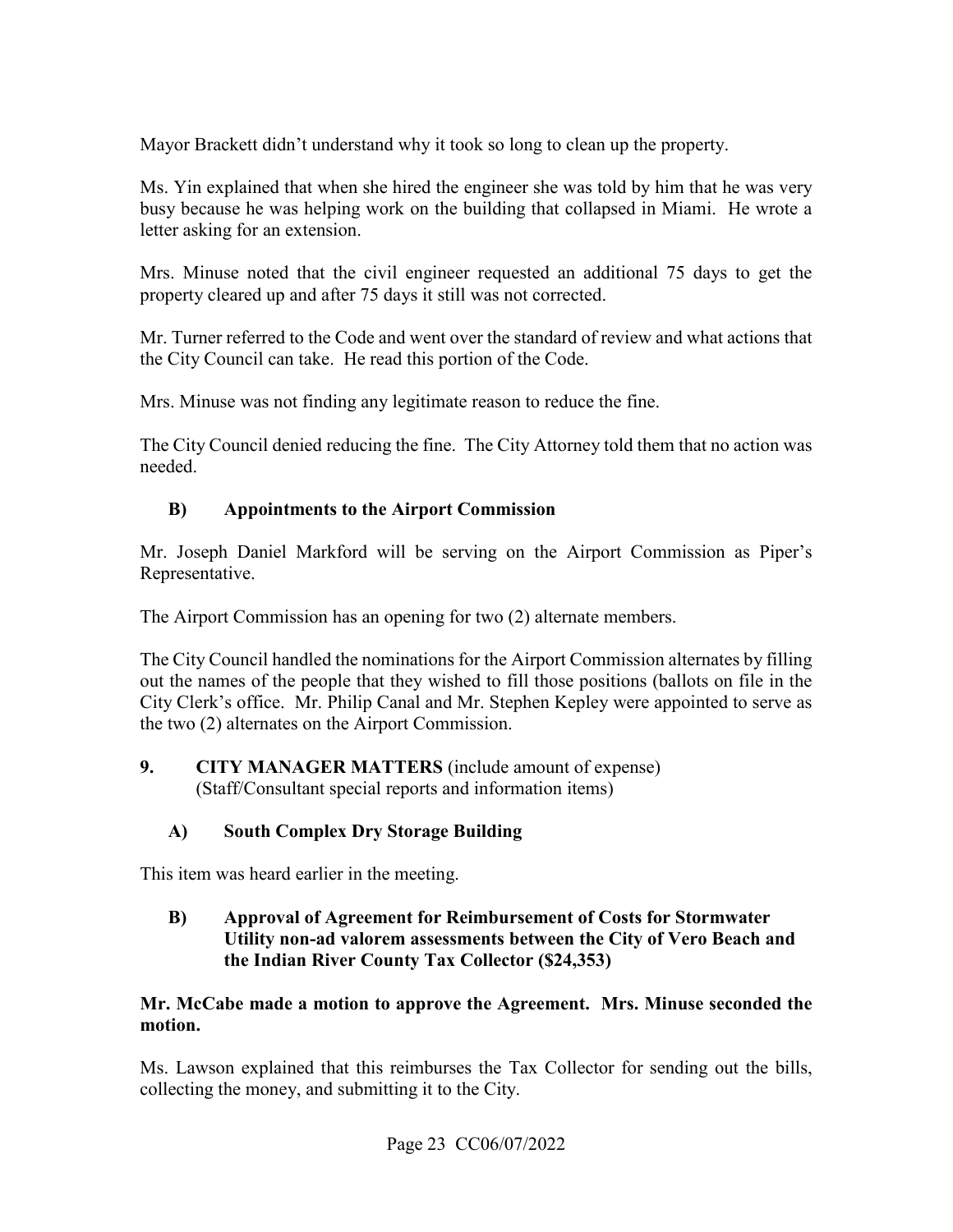Vice Mayor Neville asked where the money comes from.

Ms. Lawson said currently it would come from the General Government Capital Fund, but in future years it would come out of the stormwater utility.

Mayor Brackett opened public comments at 1:20 p.m.

 comments under item H) on today's agenda. Mr. Ken Daige said that he knows the City Council is going to vote on this item and questioned if they were going to vote on item H). He said that he would make his

#### **The motion passed unanimously.**

### **C) Stormwater Master Plan Master Agreement Contract No. 136-2022 Work Order No. 1 to Contract No. 136-2022 (\$249,770) PW Project No. 2021-17**

 process and the firm of Kimley-Horn was chosen to do the Stormwater Master Plan. This item is the contract with Kimley-Horn, as well as the first work order. He noted that the Study would take about one (1) year. He said staff wanted to let the City Council know projects, but they wanted to let the City Council know the total of what the entire plan Mr. Matt Mitts, Public Work's Director, reported that the City went through the RFP that they were doing a narrow scope based on City Council direction for water quality would be in addition to what they are trying to focus on currently.

Vice Mayor Neville asked Mr. Mitts to explain what he means by water quality projects.

Mr. Mitts explained that staff has some ideas internally on projects they could do to use City lands to store water as impoundments, long term that is a solution. He said the City is one (1) of few communities that are exploring this. They have done this in St. Lucie County with water farming. The City hired Kimley-Horn to look at the bigger picture beyond what staff has identified.

Mr. Cotugno asked if he was talking about some of the growers setting up water farms.

 example. What they did was they took discharges from Lake Okeechobee that drained into Mr. Mitts said not here in the City. He explained that he was using St. Lucie County as an the river and used farm land that was not being used to work with agencies to convert water to their properties. He said they have to stop sending water to the Lagoon and the City does have some options to do that with City land.

 Mr. Falls said the City is limited in its available land to do these projects. He said one (1) project that staff came up with was to have an exfiltration system at the Airport. The City is doing their part and will continue to do their part. This Study will tell them where to best spend the money first.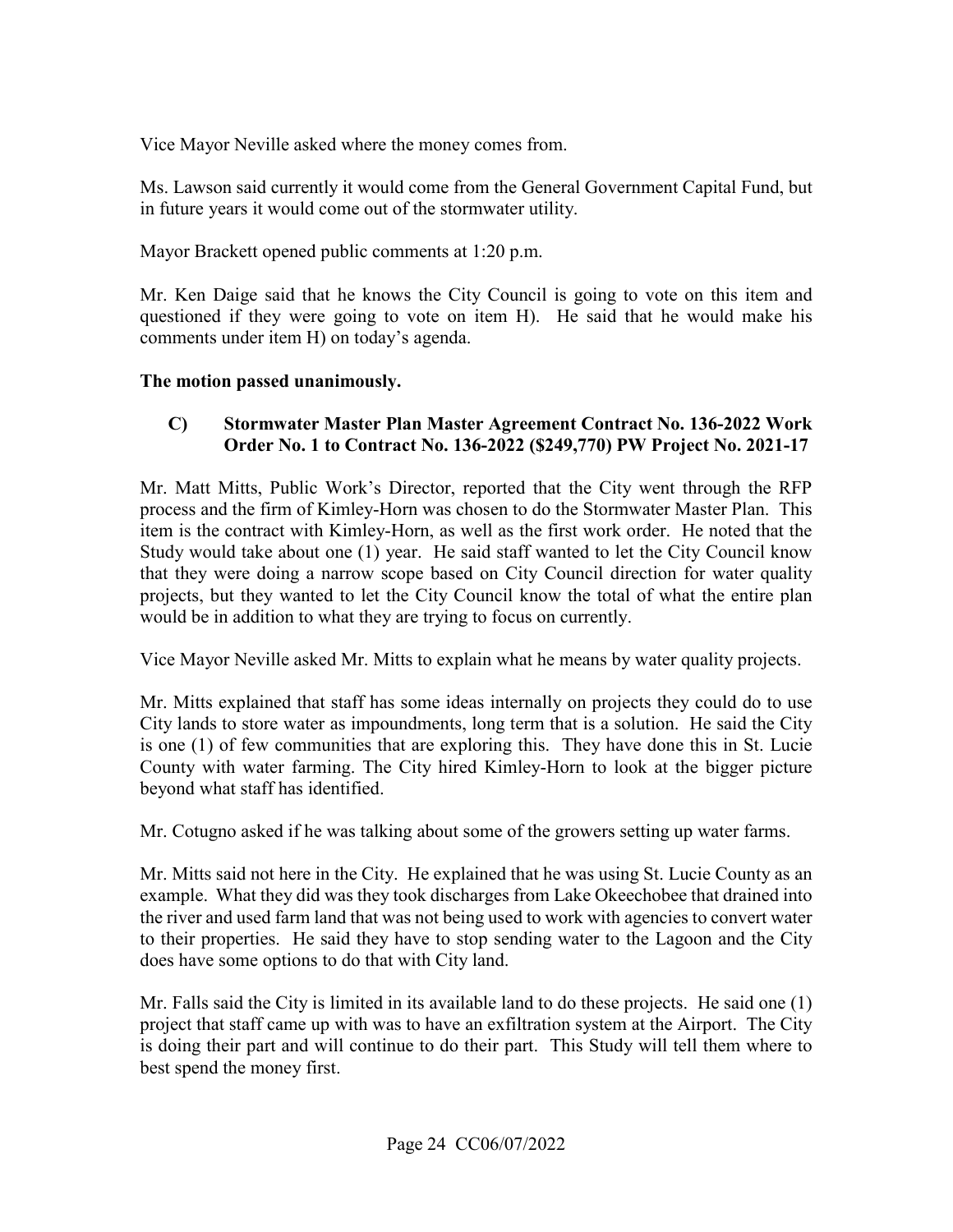Vice Mayor Neville asked at the end of this effort, what the City would receive.

Mr. Brian Good, of Kimley-Horn and Associates, said they would receive a prioritization of projects to improve quality discharges to the Lagoon. They envision that this would be a roadmap for the City for the next 20-years to improve water quality discharges from the City.

Vice Mayor Neville asked what is the remaining funding for.

Mr. Good explained that he referred to this as a Stormwater Management Plan and not a Stormwater Master Plan because this work order is focused on addressing deficiencies that relate to water quality treatment and identifying opportunities to remedy it. The other elements that go along with a traditional Stormwater Master Plan looks at conveyance systems, flood control, etc., and those elements are not included in this work order. They would be included if the City decides to go down that avenue.

Vice Mayor Neville questioned a list of the top priority projects that need to be undertaken.

 where they could get the biggest return on investment. He explained that if they have an opportunity to make a water quality movement and it helps alleviate or address a historical Mr. Good said staff has a fairly lengthy list of historical flooding issues and have challenged them to look for opportunities while evaluating the water quality to look to see flooding issue they would look at doing it.

Vice Mayor Neville asked would that be like for the area of Oakmont Park.

Mr. Good said they currently have a work order with the City to evaluate the historical flooding and are working with staff on Oakmont Park. He said there is a deficit of water

 quality because there is no stormwater management facility that services Oakmont Park. Mr. Cotugno said the City funded through the America Rescue Plan (ARC) money last year \$500,000 for a Stormwater Master Plan.

 Mayor Brackett said they set aside \$500,000 for stormwater and \$250,000 was going to be used for the Master Plan.

 projects. The \$250,000 for the Master Plan came out of Fund 304, which is where the City funds all their Capital projects. Ms. Lawson explained that there was no ARC funds put against the Stormwater Master Plan. The ARC funding was required to be spent on bricks and mortar. The \$500,000 ARC funds was put into the newly formed Stormwater Utility for bricks and mortar

Mr. Cotugno thought the Master Plan was going to cost  $$500,000$  and it was going to have a list of projects that were going to be prioritized. He asked does this mean that it is going from \$500,000 to \$1 million.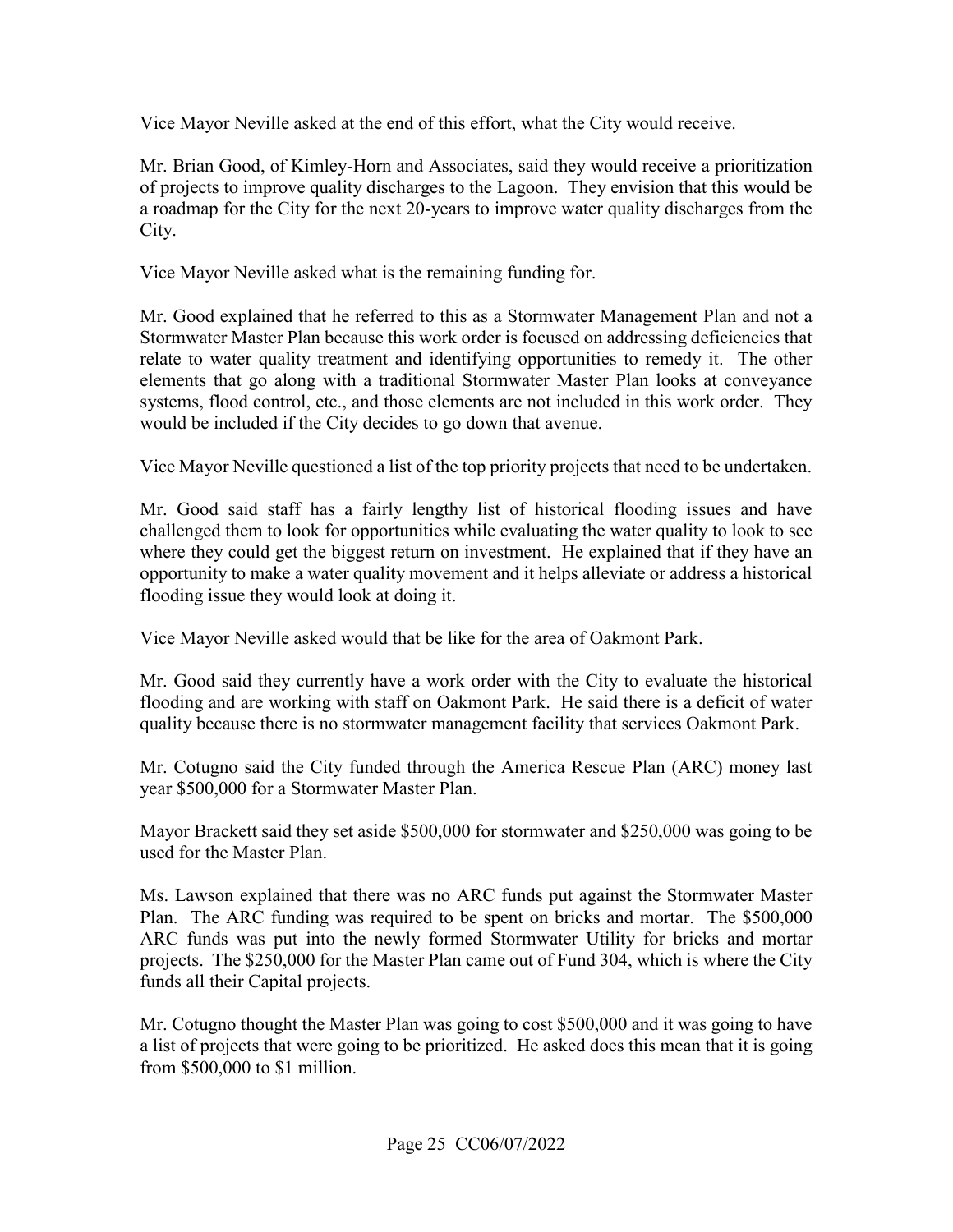started, but it would not get them a complete Master Plan. Ms. Lawson answered no. She said no one that she is aware of said the Master Plan was going to cost \$500,000. She remembered staff reporting that the \$250,000 would get them

 quality issues that they could then use the funds they collect from the utility to do the work. Vice Mayor Neville said at the conclusion of this they would have a prioritized list of water

Mr. Good said that is a true statement.

 Workshop meeting. That budget did not include any water quality projects. Therefore, if the Stormwater Utility assessment that the City Council just levied. Ms. Lawson explained that right now the City Council has adopted the Initial Assessment Resolution based on an assessable budget that was presented to the City Council at their the Master Plan identifies water quality projects for future fiscal years that is not part of

#### **Mrs. Minuse made a motion to execute the Stormwater Master Plan Agreement contract as presented. Vice Mayor Neville seconded the motion.**

Mayor Brackett opened public comment.

 approving has only one (1) project that would qualify for a grant. He is against the City Council approving any of this. What he hasn't seen is the tests of what water is coming Mr. Ken Daige said they have to pay these bills on task. Page one of what they are out of the pipes. The taxpayers are paying the bills. He then read a prepared statement (attached to the original minutes). He said maybe they could ban the types of fertilizers being used because they are still going to have runoff from these yards that goes into the Lagoon. He said money is going to bespent that is being collected from them (taxpayers) and they want to make sure this is going to work.

Mr. Falls clarified that staff is not asking the City Council to approve a \$1.15 million contract. They are asking the City Council to approve the Stormwater Master Plan and the first work order is for \$250,000 and that would give the City a plan that identifies projects they could then pursue. They can't do the projects until they are identified.

 Utility. She said they haven't done anything that is ongoing maintenance projects yet, but Mrs. Linda Moore asked have they spent any of the \$500,000 that is in the Stormwater that is the plan.

 Mr. Falls explained that they were going to spend \$250,000 to identify the water quality projects.

Mrs. Moore asked what the \$1.1 million is for.

Mayor Brackett said that would be for when they go through the phases.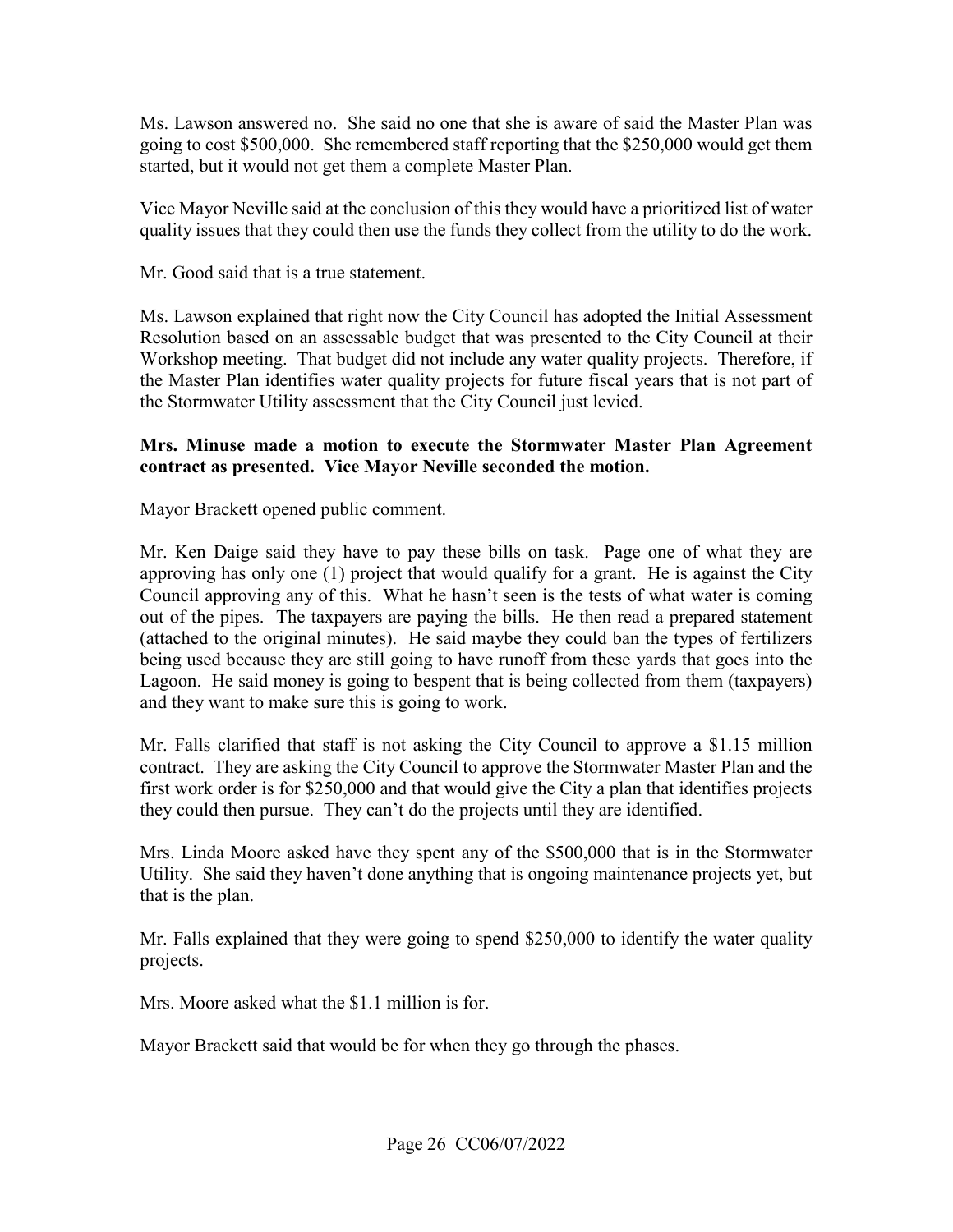Mrs. Moore questioned so the \$1.1 million would come from the General Fund because they cannot spend the Stormwater Utility funds on the Plan.

 Ms. Lawson explained that the Five-Year Plan for the Stormwater Utility does not include the Stormwater Master Plan.

#### **The motion passed unanimously.**

#### **Mrs. Minuse made a motion that they execute Work Order #1 in the amount of [\\$249,770.00](https://249,770.00). Mr. Cotugno seconded the motion.**

Mayor Brackett said that he is supporting this because he agrees with identifying projects that need to be done to help the Lagoon, but he doesn't like taxing someone.

Mayor Brackett closed public comments at 1:50 p.m., with no one else wishing to be heard.

#### **The motion passed unanimously.**

#### **10. CITY ATTORNEY MATTERS**

 Town of Indian River Shores versus the City of Vero Beach. He said the claim was that claim. The Judge ordered that their claim be dismissed with prejudice, which means Indian Town of Indian River Shores has indicated to various sources that they are going to appeal Mr. Turner reported that there has been a decision made by Judge Croom in the case of the there was a breach of the franchise agreement and she entered an order granting the City of Vero Beach final summary judgement against the Town of Indian River Shores on their River Shores cannot refile that claim against the City of Vero Beach. He said now the the decision to the Fourth District Circuit Court of Appeal. He has not received any notice of appeal or any documentation in that regards. He said that they have 30-days in order to file the appeal. The consequence in this case is he is going to file a motion against the Town of Indian River Shores for the recoverable costs that the City has occurred in this case, which amounts to approximately \$1,500. He said there are additional costs that are not recoverable under Florida Rules of Civil Procedure. He said in order to recover attorney fees in Florida it either has to be by Statute or the contract they have with that party. He is proceeding with this and will file today and keep Council updated as to the status of the appeal.

 after the City was requested to file an application for the construction and use of lifeguard they indicated that they were not going to be accepting under a new policy by the Board of County Commissioners any applications from any governmental agencies for use of the funds. In order to protect the City's interest if they want to proceed with any further actions Mr. Turner brought up the Tourist Development Tax question. He provided each of them with a draft of an appeal for the Tourist Development Council's decision not to accept any applications for Tourist Tax funds from any governmental agency. He said this happened stands on the beaches. Then at the Tourist Development Council meeting held last month they need to file an appeal with the Board of County Commissioners and the deadline is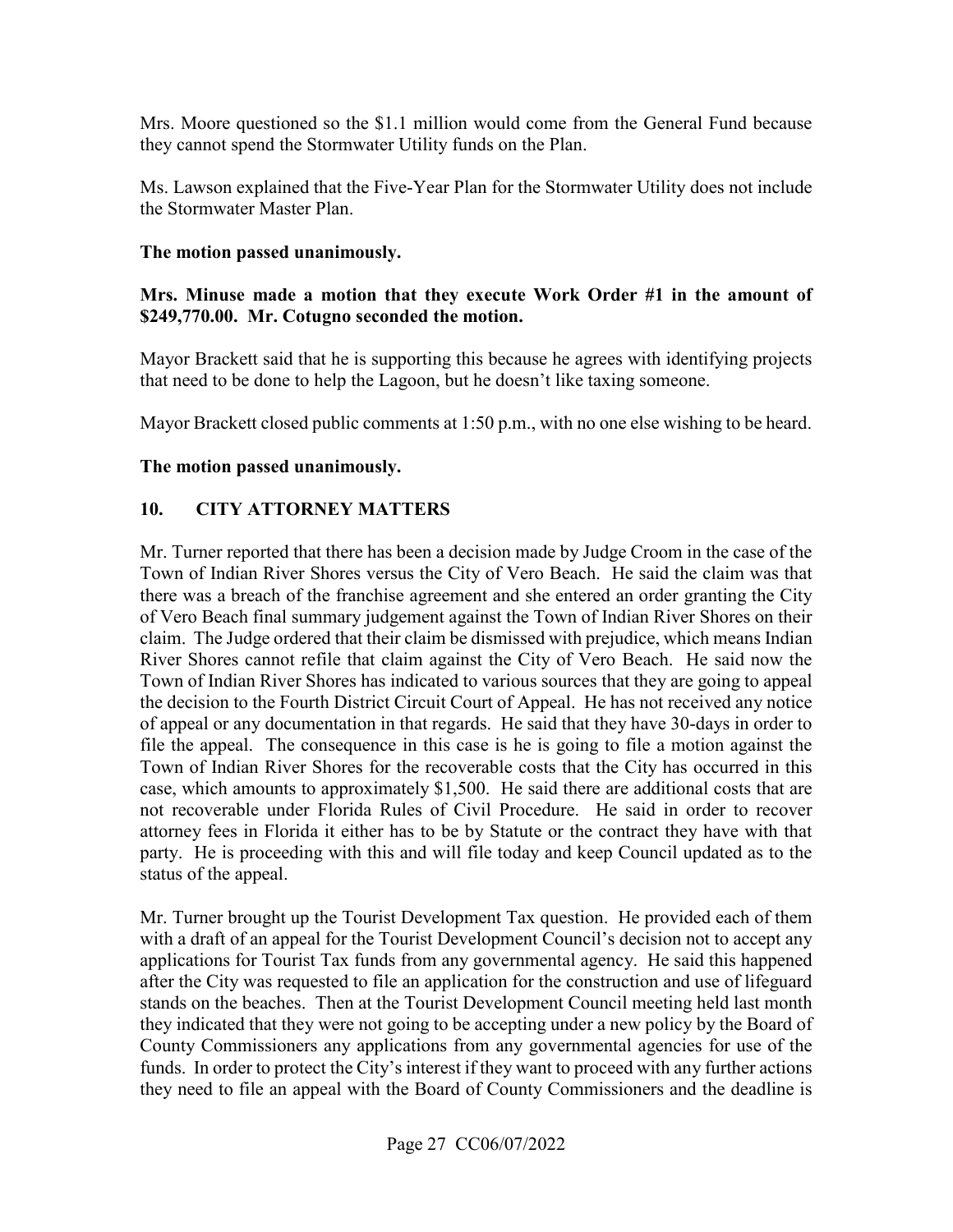the Board of County Commission will make the decision to rescind that policy. tomorrow. He is seeking direction from the Council to submit this appeal from City Council to the Board of County Commissioners. It outlines the reasons why they think they are wrong in their decisions and gives them an opportunity to correct their mistake and position. They would like to be able to make application for Tourist Development funds along with any municipality or governmental agency in the County. He hopes that

#### **needed and then have it submitted to the County Commission. Mrs. Minuse seconded Vice Mayor Neville made a motion that they take the draft and make adjustments the motion.**

Mayor Brackett asked if there was a procedure in the County for this to happen.

 Mr. Turner explained the reason they were doing it this way was because there is a provision in the Ordinance that there is a certain amount of time if someone wants to appeal the decision of the Tourist Development Council.

 very interested in showing their support and between them and the City they both make up remainder of the municipalities to see if they also want to join in. Mr. Falls added that he has been in contact with one of their other municipalities who is over 75% of the tourist tax dollars that are collected. He will be reaching out to the

Mr. Ken Daige appreciated that they were bringing this up. He said that he hopes something happens because of it and that the other local municipalities will join Vero Beach and get involved also.

# **The motion passed unanimously.**

# **11. COUNCILMEMBER MATTERS**

# **A. Mayor Brackett's Matters**

Sponsored presentation items by the public (10-minute time limit)

# **1) Mrs. Katherine Booth to speak on Let's Be a Good Neighbor to the Indian River Lagoon**

Mrs. Katherine Booth gave a Power Point presentation on being a good neighbor to the Indian River Lagoon (attached to the original minutes).

# **2) Mrs. Karen Marcil and Leslie Tilley to speak on the Marina Expansion**

 Marina (attached to the original minutes). Mrs. Marcil and Mrs. Tilley hoped that City Mrs. Karen Marcil and Leslie Tilley gave a Power Point presentation concerning the City Council would reconsider the decision that they made earlier.